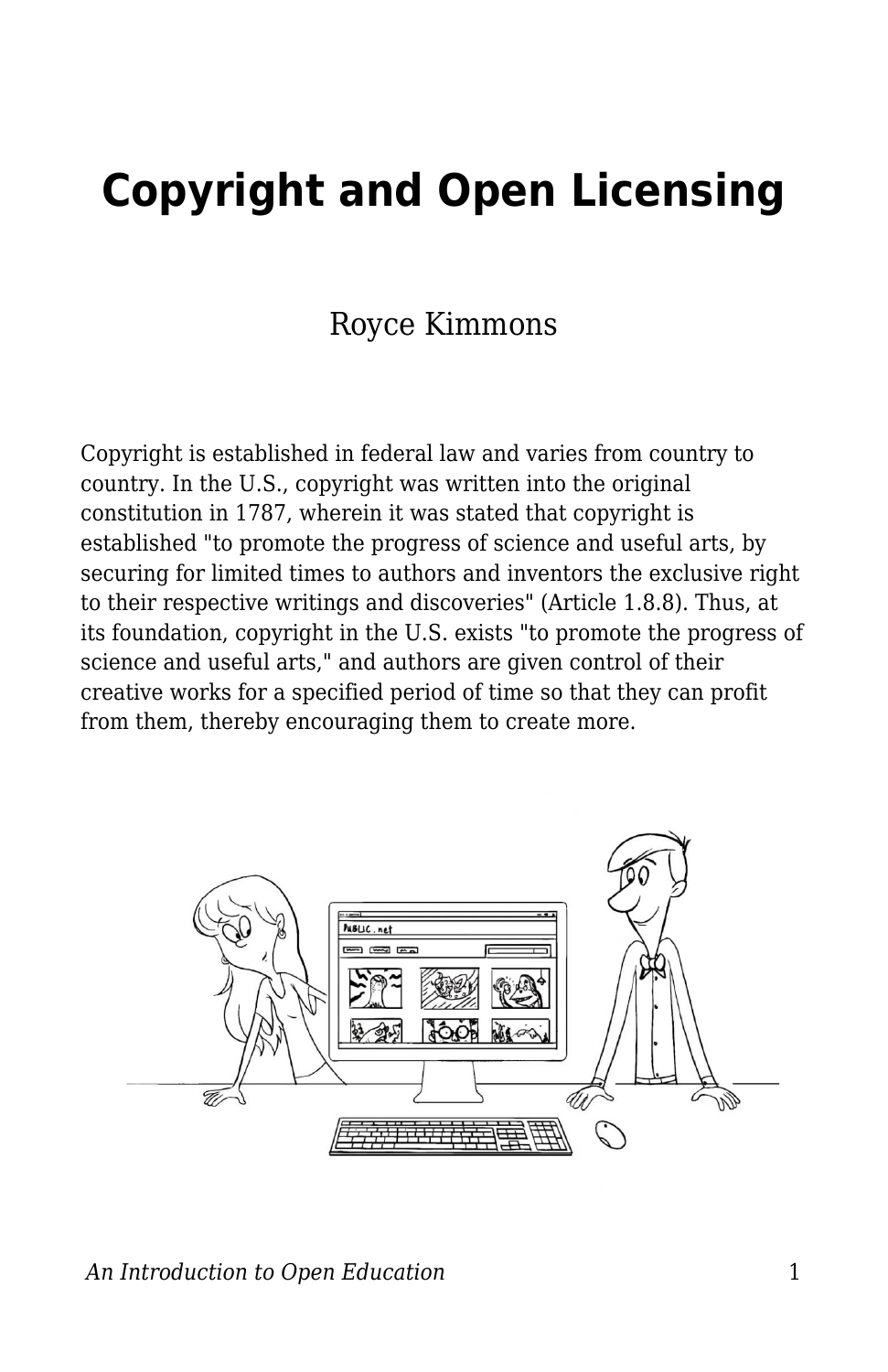**Key Terms**

## **Types of Works**

Copyright applies to any tangible or electronic creative work, such as a book, movie, video, song, lyrics, poem, picture, lesson plan, web page content, etc. Any creative work is copyrighted as soon as it is created. Intangibles, such as ideas, concepts, and mathematical equations and works that lack originality cannot be copyrighted.

## **Gaining Copyright**

Since copyright applies as soon as a work is created, authors do not need to go through any process to copyright their works. They are copyrighted automatically. However, proving that you hold the copyright on your creative work is another matter. For instance, say that you write a novel and lend the manuscript to your neighbor to proofread. What is to prevent your neighbor from claiming that the novel is her creative work and, therefore, claiming to hold its copyright? To help in preventing and addressing copyright problems, the U.S. government allows copyright holders to register copyright with the [U.S. copyright office \[http://www.copyright.gov/\]](http://www.copyright.gov/). Thus, while an author does not need to do anything to copyright a work, they do need to go through a process if they would like to register the copyright of that work to safeguard against infringement.

## **The Copyright Symbol**

The copyright symbol may be placed on a work to remind and inform users of its copyright status: ©. However, the copyright symbol is only a reminder. The absence of the symbol does not mean that the work is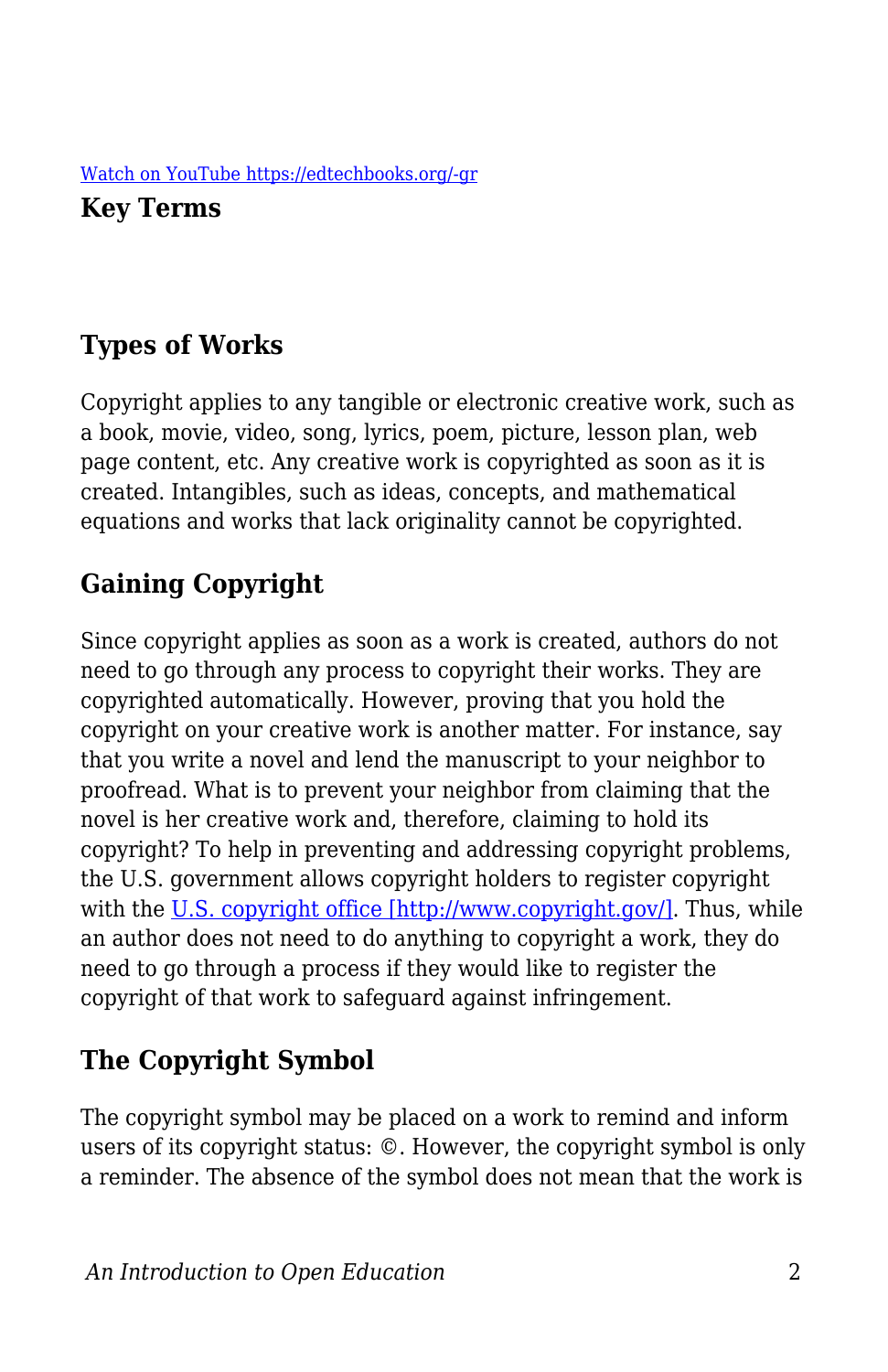not copyrighted, and the presence of the symbol is not proof that the work is copyrighted (as will be discussed further in the case of public domain works).

## **Ownership**

By default, the author of a work holds the copyright on that work. The main exception to this rule would be if the author was being paid by someone else to create the work and the author had signed a contract stating that work created while on-the-job belongs to the employer commonly known as "work for hire". Contracts might also stipulate that this depends upon when and where the work was created (during standard work hours vs. after work hours or in the office vs. at home). Some educator contracts state that creative works by an educator are owned by the educator, while others state that they are owned by the school or district. So, if you would like to know who holds the copyright of works you create as part of your job, you should check your teaching contract or contact your employer.

## **Usage**

Copyright generally means that others cannot use copyrighted material without the permission of the author and that permissions are restrictive. For instance, downloading a bootleg version of a movie is a violation of copyright, because you did not purchase the copy from the copyright holder. Further, even if you do purchase the movie from the copyright holder, you can only use the movie in the ways that the copyright holder allows (e.g., for private home use, not for public use). Thus, by purchasing a copy of a work, you do not "own" that work in the sense that you are not free to do whatever you like with it. You must still abide by any copyright restrictions placed on the work, which might determine how and where you use the work, your ability to make copies of the work, and your ability to modify the work.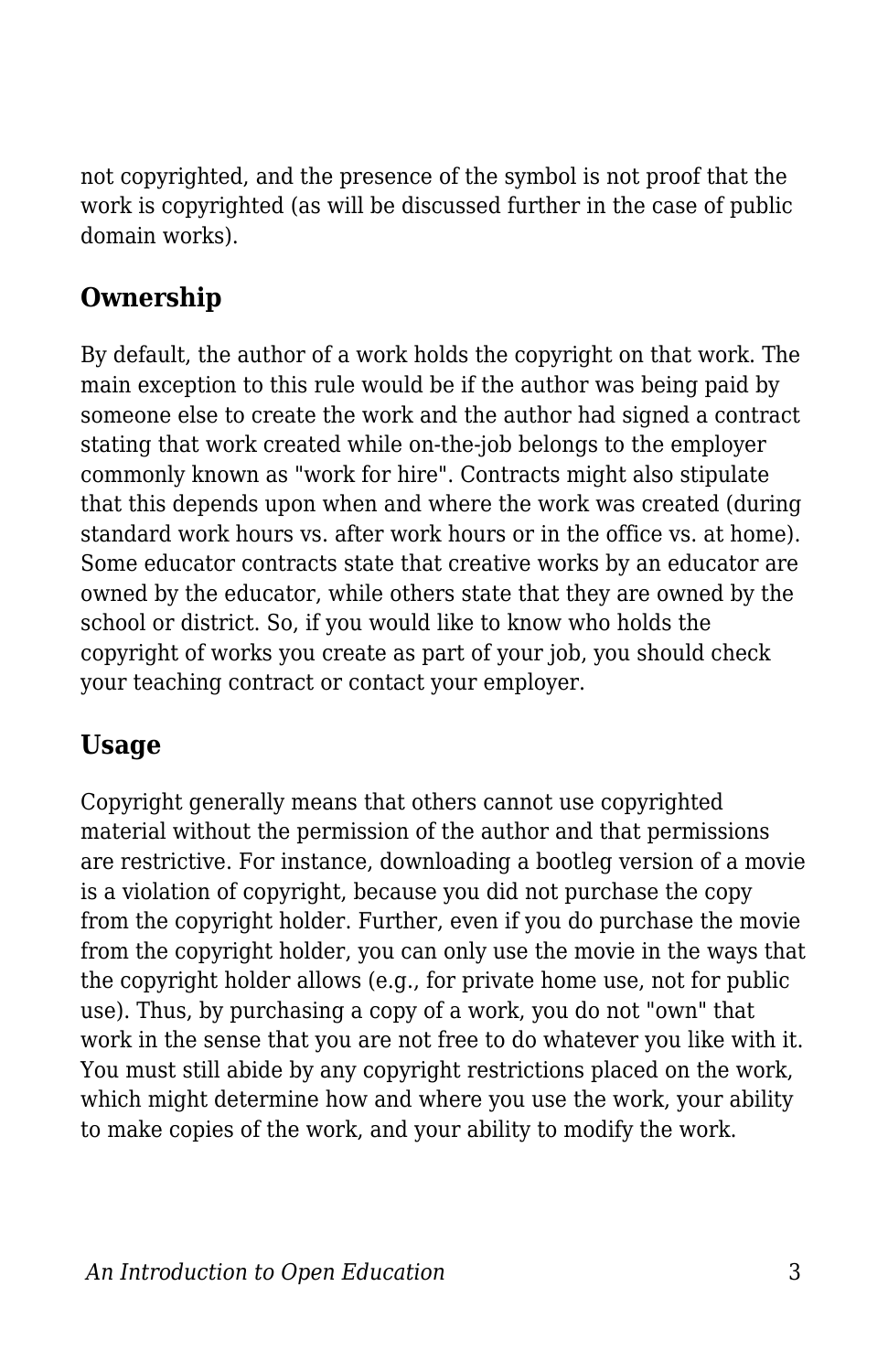## **Linking**

You can generally provide a web link to copyrighted material from your own materials without permission from the copyright holder. This is different from copying/pasting the copyright material into your own work, because it allows the copyright holder to maintain control of their content and to generate revenue through web traffic. The primary exception to this rule would be if you provided a link to materials that should not be publicly accessible and, therefore, allowed your users to bypass restrictions placed on the content by the copyright holder.

## **Losing Copyright**

Copyright comes with a time limit. The purpose of this is that the U.S. government recognizes that copyright can only benefit the copyright holder for so long and that at some point copyright should expire. Currently, the U.S. copyright law states that copyright ends 70 years after the death of the author. Upon expiration, copyrighted materials move into the public domain. Copyrighted materials may also lose their copyright status under other conditions. For instance, a copyright holder may relinquish the copyright status on their work, thereby allowing it to pass into the public domain.

## **Copyright and Technology**

Advancing technologies, ranging from the player piano to the internet, have always had unintended consequences for copyright law, and copyright law has always been slow to keep up with advancing technologies. Copyright law has changed over time, but as new technologies empower us to share and use copyrighted materials in new ways and at greater scale, copyright law gradually changes in response.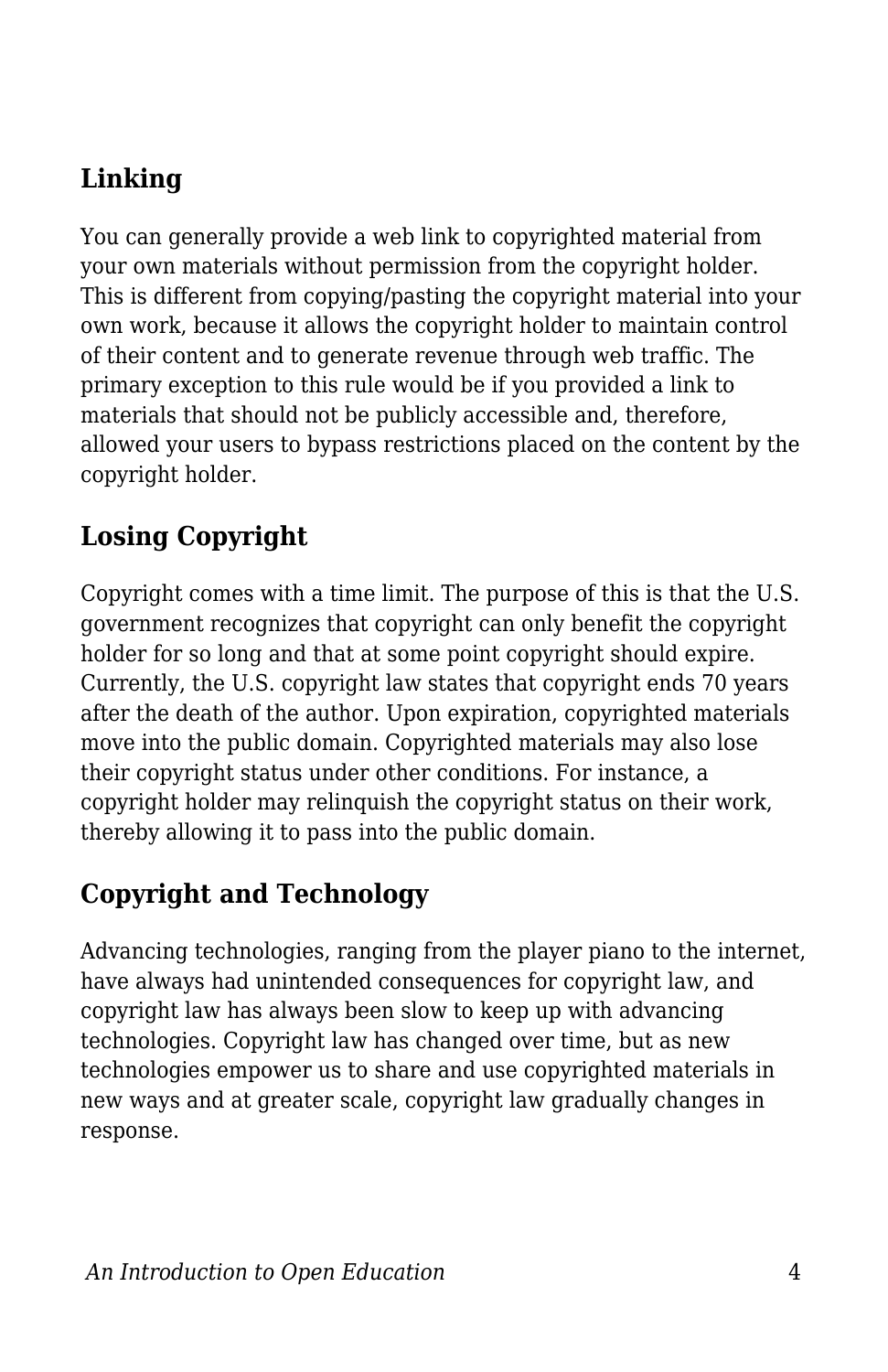## **Common Questions**

#### **Can I legally show my students videos from my Netflix account or other subscription streaming services?**

No. Your license agreement does not allow you to do this.

#### **When is a work copyrighted?**

As soon as it is created or published.

#### **Does a work need to be published to be copyrighted?**

No, though it must be in some physical form (e.g., manuscript, recording).

#### **Does an author need to register their work in order for it to be copyrighted?**

No. Authors may [register their work with the US copyright](http://www.copyright.gov/help/faq/faq-register.html) [office](http://www.copyright.gov/help/faq/faq-register.html) to protect against infringement, but even unregistered works are copyrighted.

#### **If something is labeled with a copyright symbol (i.e., ©), does that mean it is copyrighted?**

Maybe. The symbol serves as a reminder, but the copyright might have expired.

#### **If something is not labeled with a copyright symbol (i.e., ©), then is it copyrighted?**

Maybe. Maybe not. The label has nothing to do with whether or not a work is copyrighted. The copyright label only serves to remind and to inform. If you see no label, you should assume that the work is copyrighted and look into the matter further.

#### **Can I link to copyrighted materials?**

In most cases, yes. Just be sure that you are linking to the resource as it is provided by the publisher (not uploaded to someone's personal server, etc.) and that your link does not bypass a copyright holder's login system.

#### **Can I embed copyrighted materials into my presentation or website (e.g., YouTube videos)?**

That depends on the terms of the license that the copyright holder has released the content under. Generally, if a site like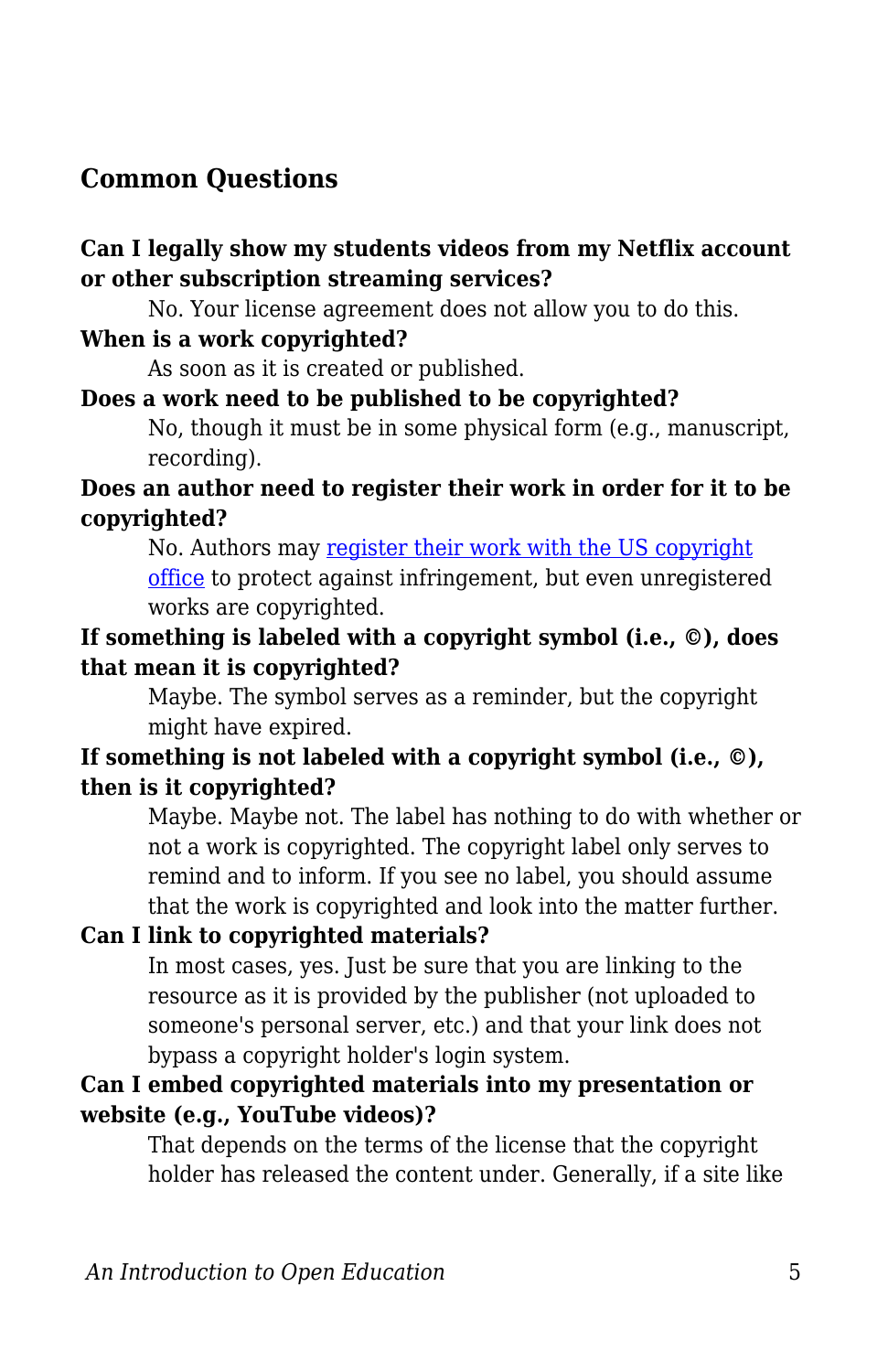YouTube gives you an embed script, then you are able to use it (provided that you do not change the script, remove attribution, etc.).

### **Additional Resources**

Some additional resources that may be useful for exploring these issues include the following:

- [Copyright Crash Course](http://copyright.lib.utexas.edu/)
- [Wikipedia: Copyright](http://en.wikipedia.org/wiki/Copyright)

## **Fair Use**

Fair Use is an exception or limitation to copyright law that allows you to use some copyrighted materials in particular circumstances without the copyright holder's permission. Specifically, if used for nonprofit educational purposes, some copyrighted materials may be used for teaching, but your use (a) should directly relate to your educational goals, (b) should only utilize a relatively small portion of the work, and (c) should not negatively impact the copyright holder's ability to profit from the work. Fair use means that copyright-restricted works can be used for educational purposes without permission under certain conditions. The four guiding principles that determine if use is fair are:

## **"Fair Use" Guiding Principles**

- Nature of Use
- Type of Work
- Amount Used
- Commercial Impact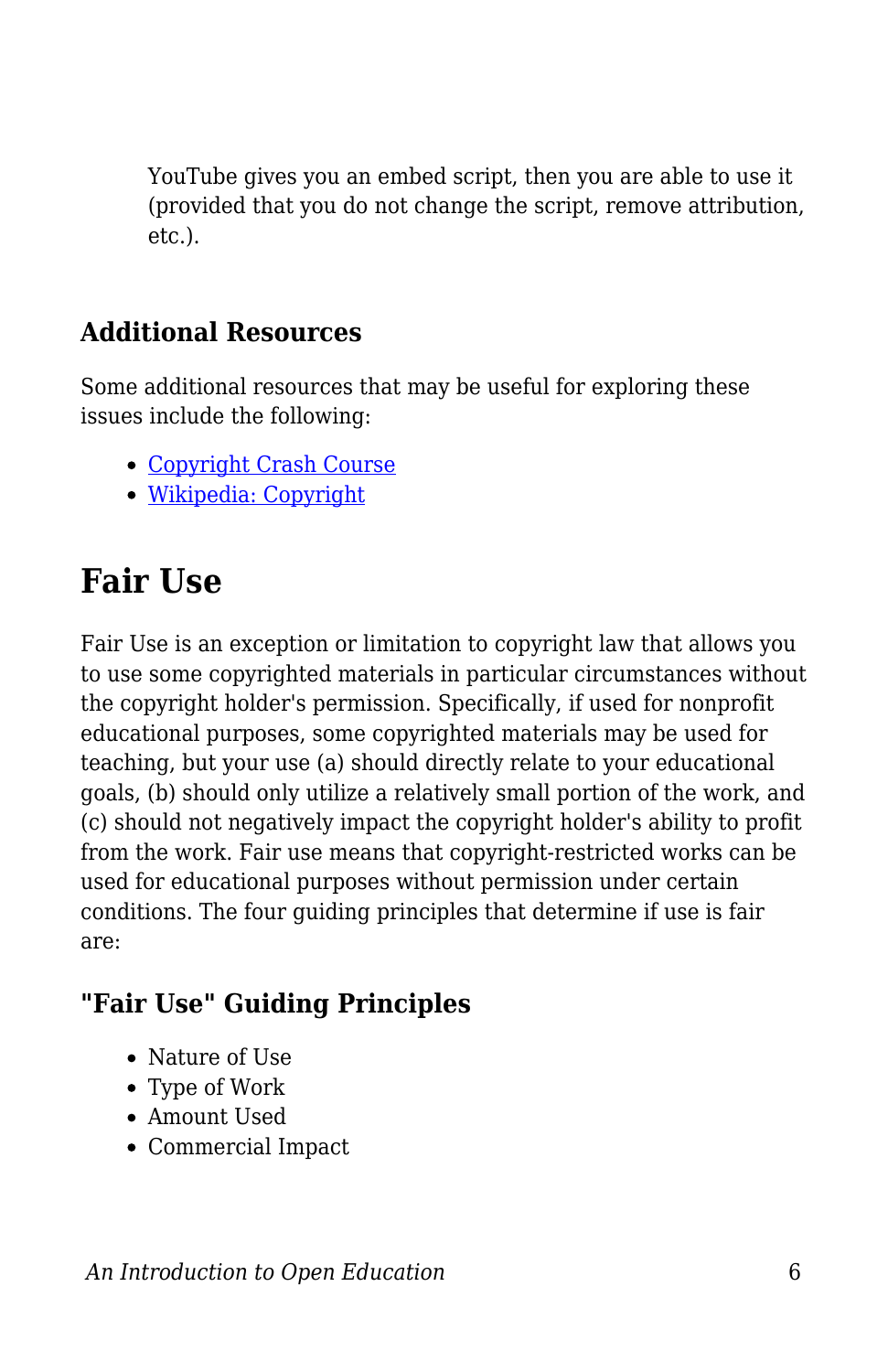The first principle covers what you are doing with the content and whether your use aligns with the author's intended use. Fair use only applies to uses of works that are transformative in nature. This means that your intended use must be different from the author's intended use. Consider a novel. You can quote lines from a novel in a paper you write without permission from the novel's author, because you are writing the paper to analyze literary elements of the novel, not to tell a story. If, however, you took those same lines and placed them in your own novel, then that would not be an example of fair use, because your intended use would be the same as the original author's intended use. In education, this means that using someone else's educational content (e.g., an image from their textbook) would not generally be fair use, because your intent is the same as theirs (i.e., educational and, therefore, non-transformative).

The second principle gives greater flexibility in using informational or factual works than to artistic or creative works. Thus, copying a few pages from an encyclopedia is viewed as more conducive to fair use than doing the same with a detective novel, because the information's benefit to society is readily apparent.

The third principle ensures that you only use as much of the copyrighted material as is necessary to achieve your goal. Thus, quoting a line from a novel would be considered fair use, but copying multiple chapters of the novel for this purpose would not. This is both a quantitative and qualitative consideration, in that you should not use more than is needed but fair use also should avoid using the "heart" of a work.

And the fourth principle considers whether copyrighted material negatively impacts the author's ability to profit from it. If you copy an article to share with your class, this would prevent the copyright holder from selling access to the article, which would be a violation. However, if you were to copy only a paragraph of an article for this purpose, it is less feasible that the copyright holder would potentially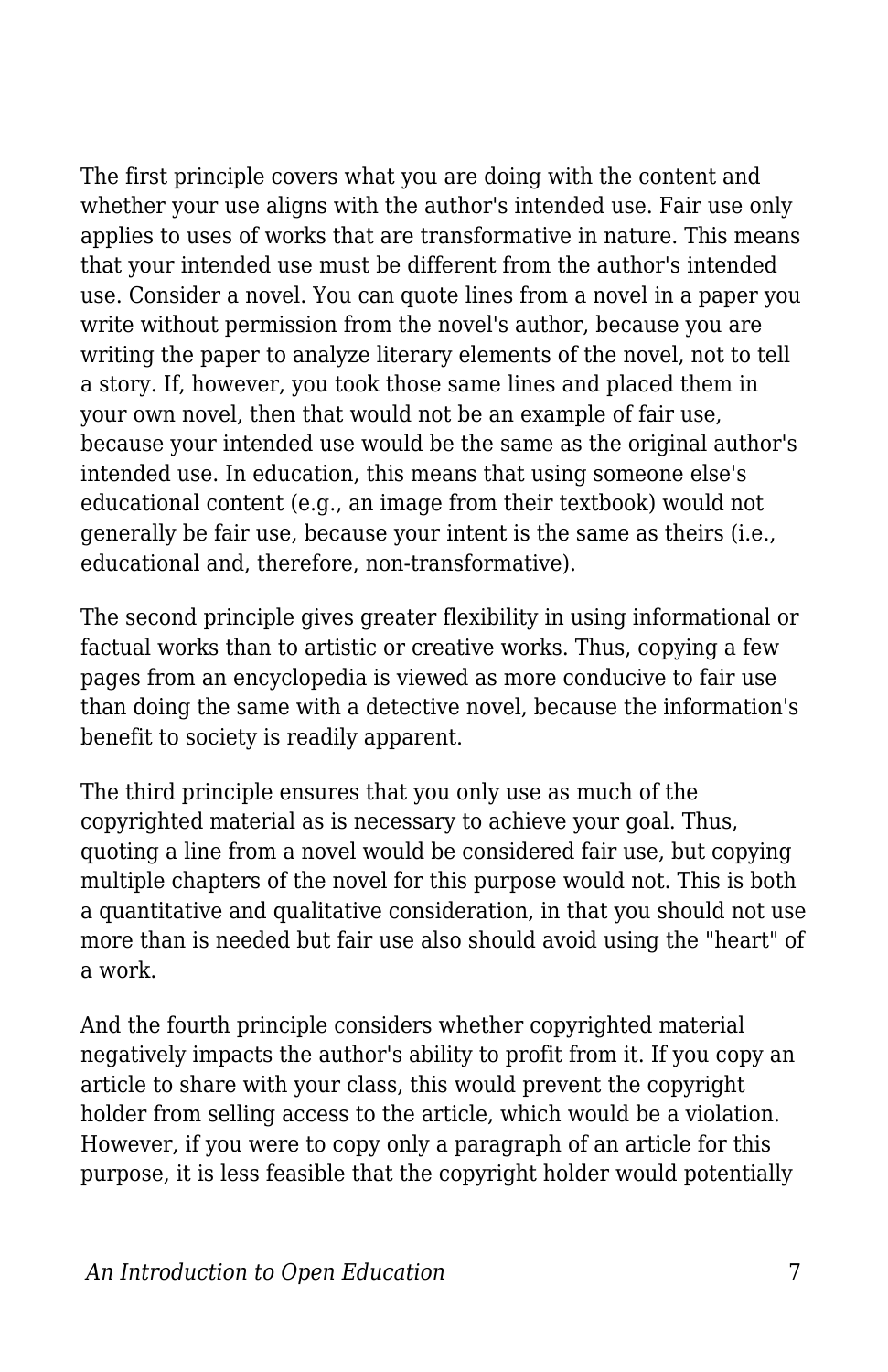lose money on this use. So, this use would be more defensible as fair use.

## **Examples**

If it weren't for fair use, you wouldn't even be able to write a paper that quoted a famous author without permission, which would be a serious matter for scholarly progress. Consider this quote from *The Fellowship of the Ring*:

All that is gold does not glitter, not all those who wander are lost; the old that is strong does not wither, deep roots are not reached by the frost. - J. R. R. Tolkien

Without fair use, the inclusion of this quote in a paper on literary analysis or on this website would be a copyright violation, because I did not seek the author's prior consent to make a copy of this text from his book or to distribute it online. However, my use in this case is a transformative use and is only large enough to make the educational point, so it is allowable. Would being able to read this quote on this website prevent someone from reading his book (thereby depriving the copyright owner of profits)? Certainly not. On the contrary, however, if I were to provide several chapters of Tolkien's book online without prior permission from the copyright holder, then this would certainly be a copyright violation that could be acted upon.

Similarly, copying another teacher's lesson plan, changing a few words, and posting it online would be a blatant copyright violation. Fair use becomes problematic in education if you are trying to use educational works in your own creations (e.g., materials created specifically for education, such as lesson plans or textbook chapters) and/or you are using too much (such that it might prevent the owner of the copyright from profiting from the work).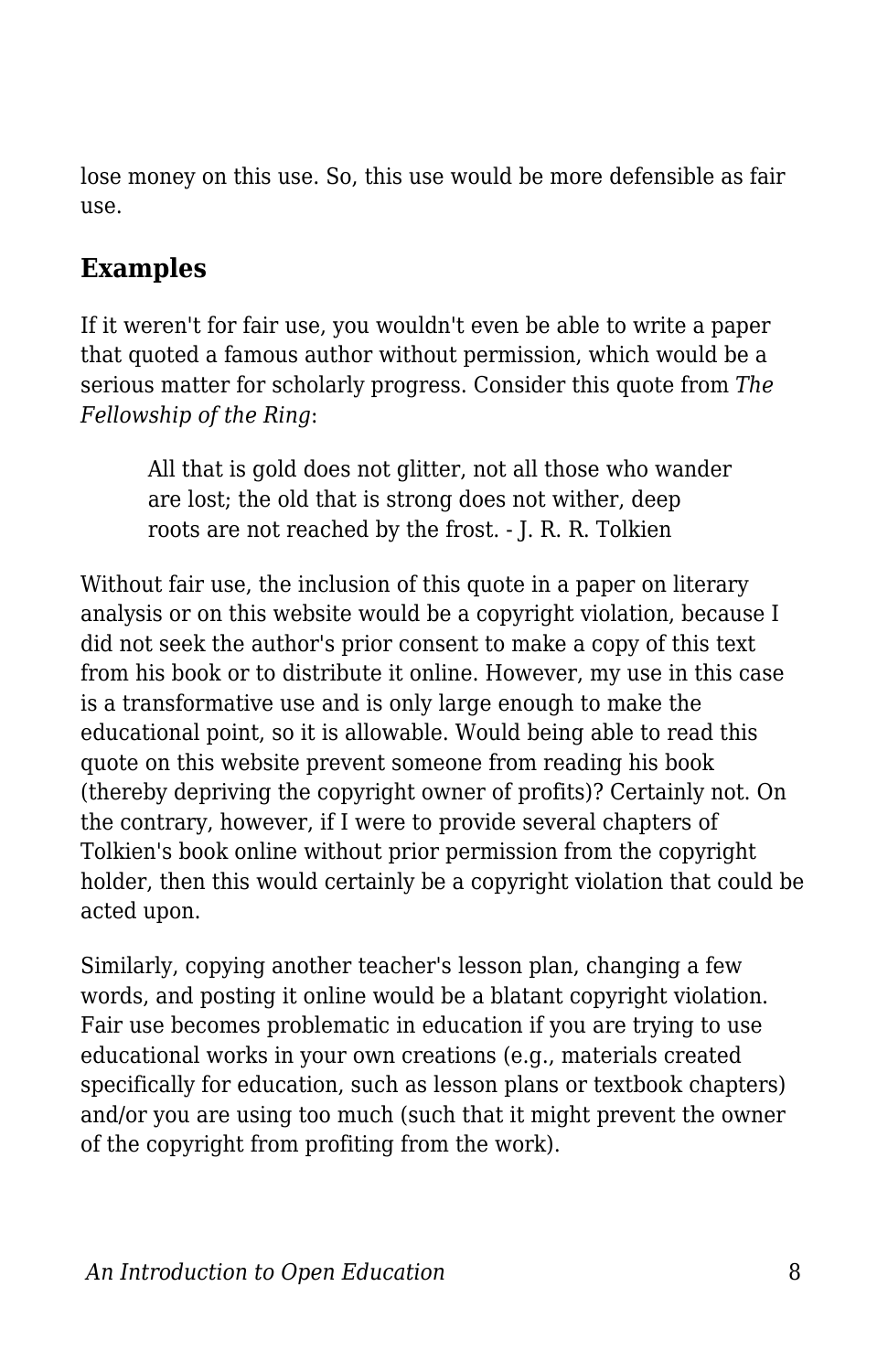## **Guidelines**

To determine if a desired use of copyright-restricted material would fall under fair use, ask yourself four questions:

- 1. Use: Is the use transformative? (Yes = Fair Use)
- 2. Type: Is the work informational/factual in nature? (Yes = Fair Use)
- 3. Amount: Is the use minimal? (Yes = Fair Use)
- 4. Impact: Does the use negatively impact the copyright holder's ability to profit from the work? ( $No = Fair Use$ )

Fair use is a judgement call, but the call is made based on the answers to these four questions. Thus, if your answer to all four questions aligns with fair use, then your use would likely be judged as fair. If the answer to one question does not align with fair use, then your use might still be fair, but it increases the potential for it to be judged otherwise. And so forth. In many court cases, uses that met three criteria have been deemed as fair, and in others, uses that only met one or two criteria have been deemed as fair, but there is never any guarantee. In short, only a judge can determine if use is fair, but a judge would use these four guidelines in making the determination.

## **Institutional Rules**

To help safeguard their institutions and employees, many schools will adopt rules for interpreting fair use. For instance, some institutions will allow copyrighted materials to be used up to a certain percent of the work (e.g., a section of a book can be copied as long as it constitutes 10% or less of the entire book). These rules are not perfect reflections of the law but are rather interpretations intended to protect.

Here's a comparison. Let's pretend that 55 mph is the speed limit throughout the U.S. but that the government allows for people to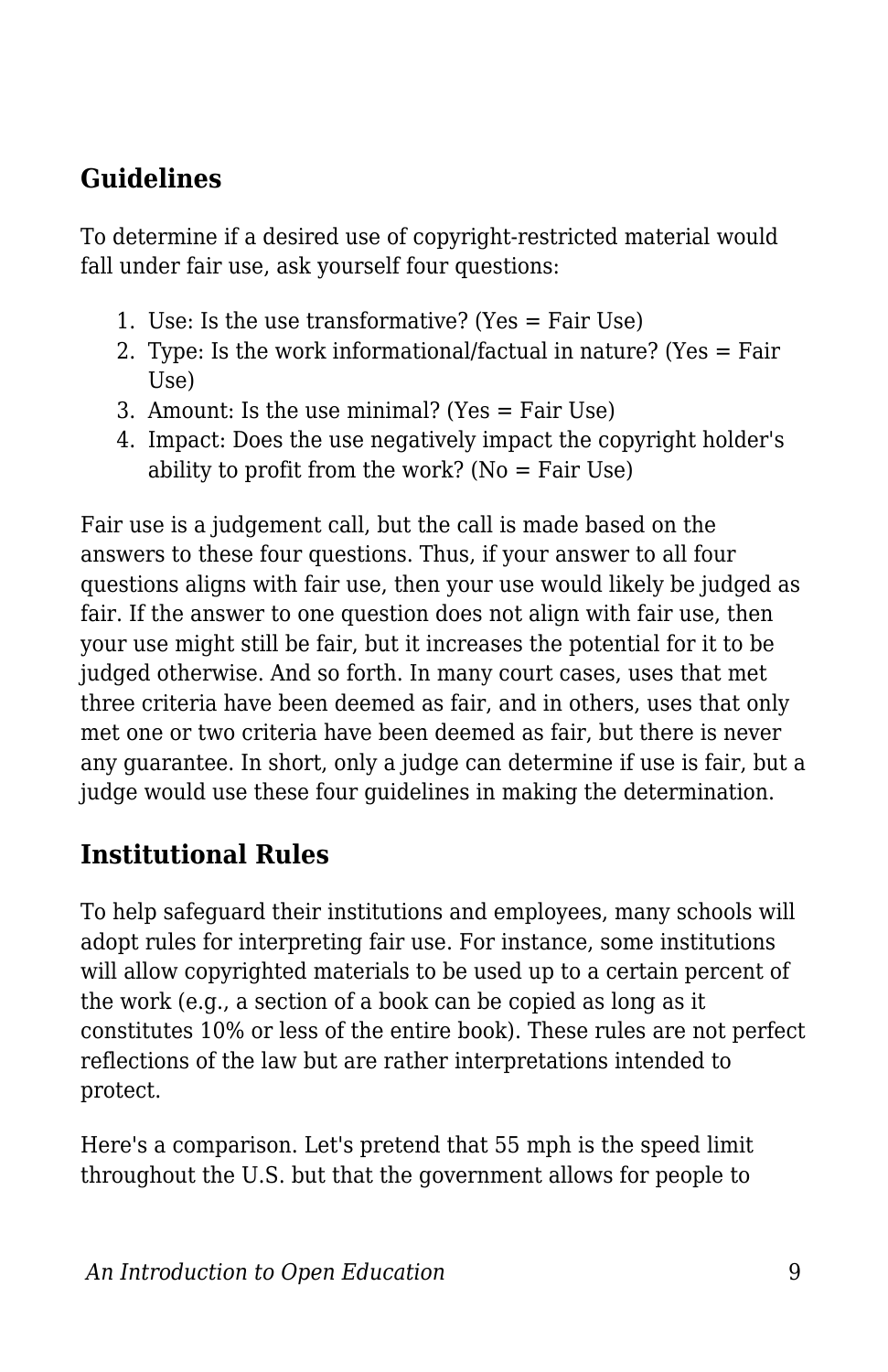exceed this speed limit "a reasonable amount" in particular cases of emergency. If such a law existed, it would be up to judges to determine if any case of traveling faster than 55 mph constituted a legitimate emergency case and if the actual speed was reasonable. Like copyright, this law sounds fairly fuzzy. Let's also say that you are a bus driver and your school has a rule that this law means that you should only exceed the speed limit if a child is hurt and in these cases you should never go faster than 65 mph. Though this is not actually what the law says, it is your school's interpretation of the law and is intended to keep you and the school safe.

Thus, when considering institutional rules, you should recognize that they are intended to prevent you from breaking a rather fuzzy law but that they also may not entirely reflect what the law actually states. In any case, you are safest abiding by your institutional rules for fair use, because this helps to ensure that your institution will be on your side if there is any question about your copyright-restricted material use.

## **Parody**

Parody is one example of fair use in which copyrighted materials may be used to critique the author. Thus, using an image of someone to critique that person would probably be fair use (as in the case of [Galvin v. Illinois Republican Party \[https://edtechbooks.org/-PHQ\]\)](http://copyright.gov/fair-use/summaries/galvin-republican-party-2015.pdf). However, using one person's copyrighted works to critique a different person or an unrelated social issue (as in the case of many memes) would likely not be parody, since the copyrighted work is being used to make fun of something other than the author or the work itself.

## **Positive Examples**

These are examples that would probably qualify as fair use (i.e. they probably do not violate copyright):

• Quoting a few sentences from a book in a paper on literary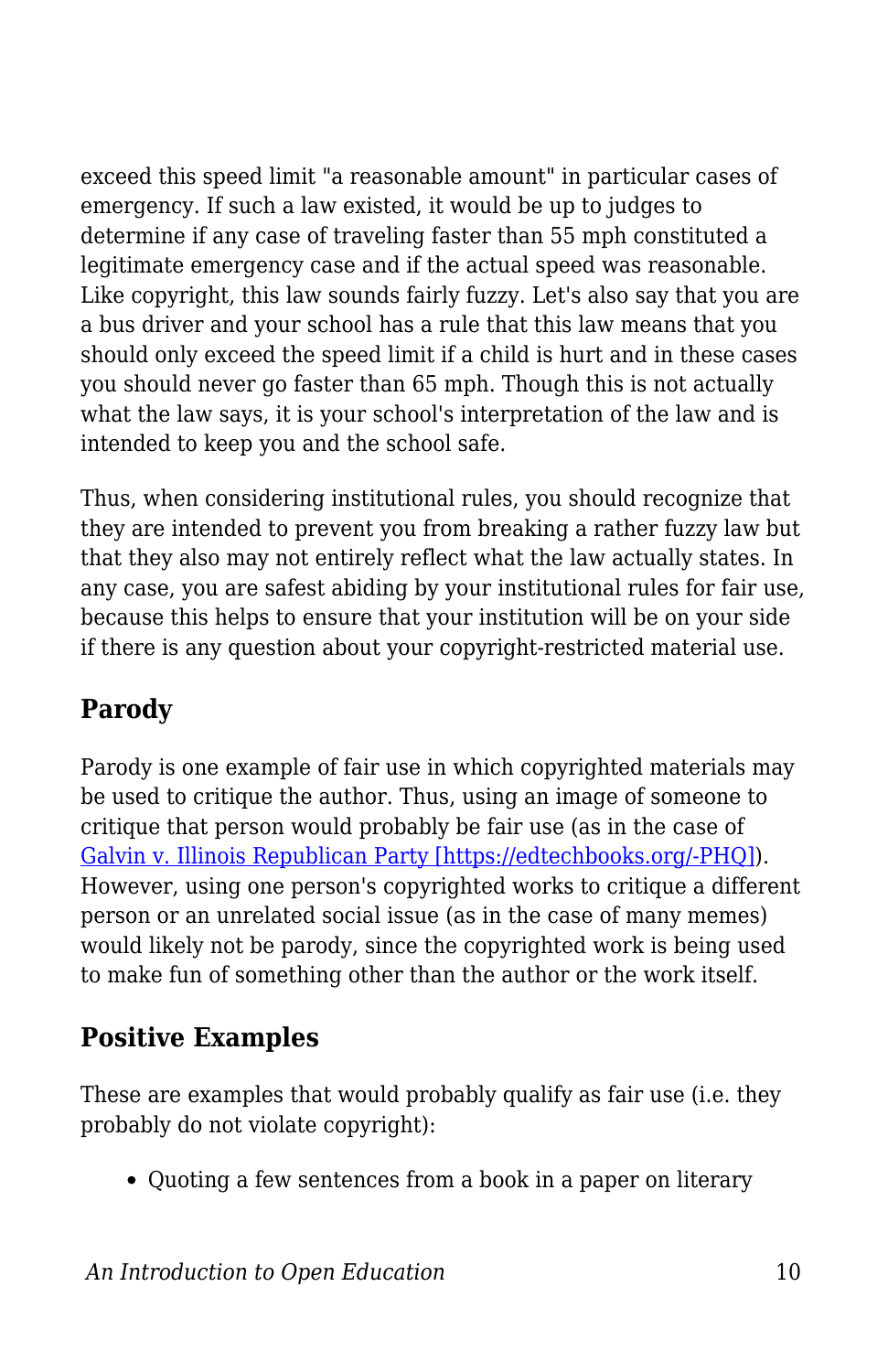criticism;

- Adding text to a movie screenshot to critique/parody the movie;
- Including a paragraph of text from a book in a quiz as background for asking questions;
- Showing a short clip from a popular movie to analyze how it was made.

## **Negative Examples**

These are examples that would probably NOT qualify as fair use (i.e., they probably violate copyright):

- Copying pages from a workbook for students to complete;
- Copying or remixing a lesson plan;
- Creating a calendar of pictures that were photographed by someone else;
- Including a popular song as background music on a YouTube video your students create;
- Holding a public screening of a movie in the school auditorium that you have purchased for personal use.

## **Navigating Fuzziness and Risk**

Fair use can be very fuzzy, and it may be that educators violate fair use regularly in their classrooms without worrying about legal repercussions. Even if copyright is violated, the risks associated with violation tend to vary by use. For instance, if you copy a lesson plan for use in your classroom without first gaining permission, the odds are that you will not run into any legal issues. However, if you try to sell this same lesson plan online or share it on your teacher blog, then the legal risk increases. This does not mean that you should violate copyright discretely, but merely that this decision would be based upon a moral imperative rather than legal risk.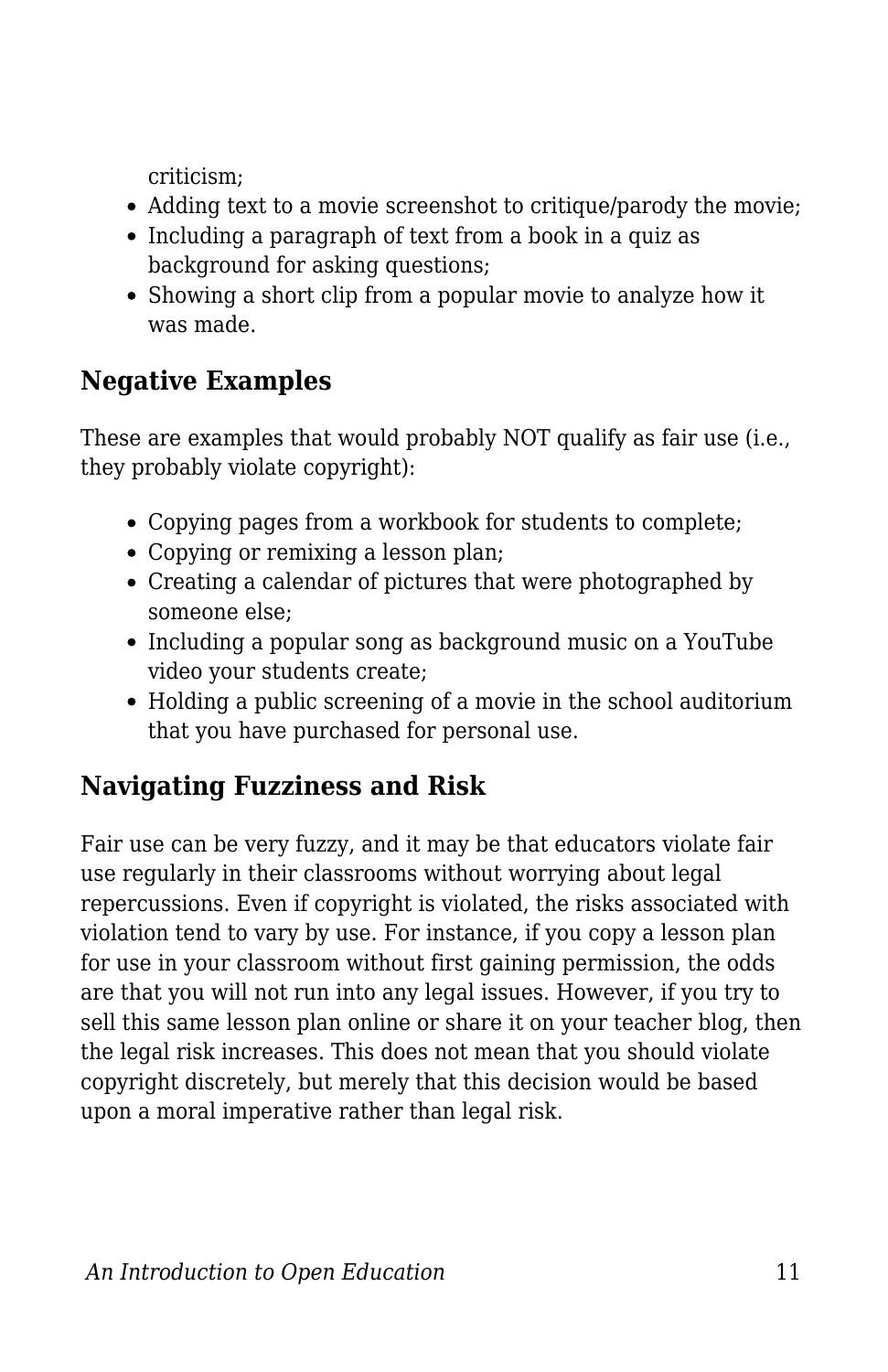

#### **The Bottom Line**

Fair use is complicated, only provides educators with limited opportunities for use, and is typically more of a headache than it is often worth when talking about any substantive use of copyrighted materials.

## **Additional Resources**

The U.S. Government has recently started [archiving court cases](http://copyright.gov/fair-use/fair-index.html) [related to fair use,](http://copyright.gov/fair-use/fair-index.html) which may be instructive if you have specific questions about what courts are classifying as fair use and not.

## **Public Domain**

Copyright law varies from country to country, but in the US, Public Domain is a technical term referring to works that are not subject to copyright protection.

$$
\bigotimes_{\text{DOMAIN}}^{\text{PUBLIC}}
$$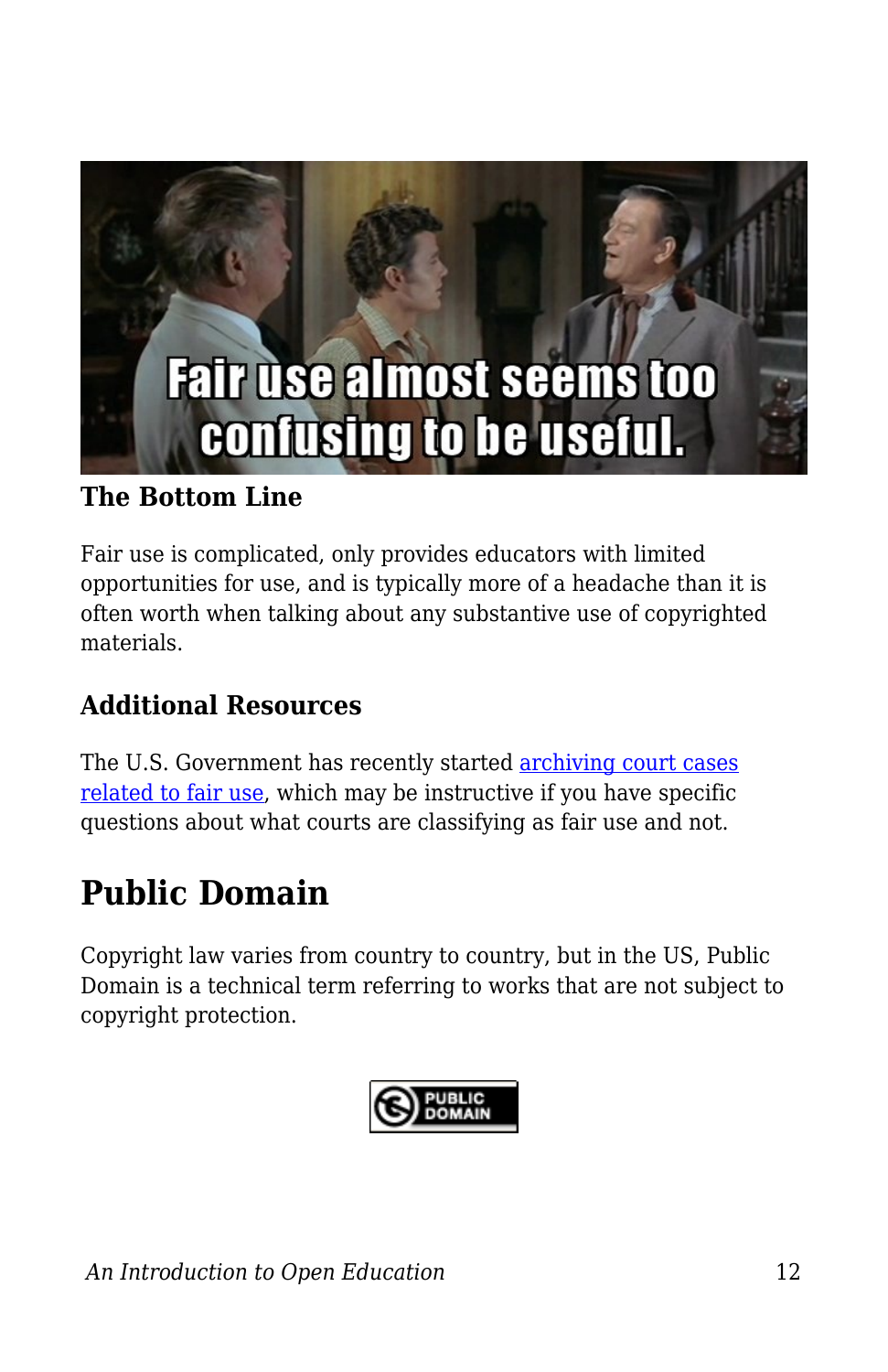## **Categories**

In general, there are three groups of works that are in the public domain:

- 1. Old works for which the copyright has expired;
- 2. Exempt works that may not be copyrighted or that were created under certain conditions;
- 3. Any works that have been released to the public domain by their authors.

## **Old Works**

Under the current US copyright law, any copyrighted work will automatically pass into the public domain 70 years after the death of the author. In general terms, this means that virtually all classics or materials older than 120 years or so are in the public domain. To determine if a specific work is in the public domain, however, you should find out when the author died and add 70 years in order to determine the date at which copyright expires. This time frame has gradually been lengthened in US history, so some works may still be in the public domain that were created less than 70 years ago.

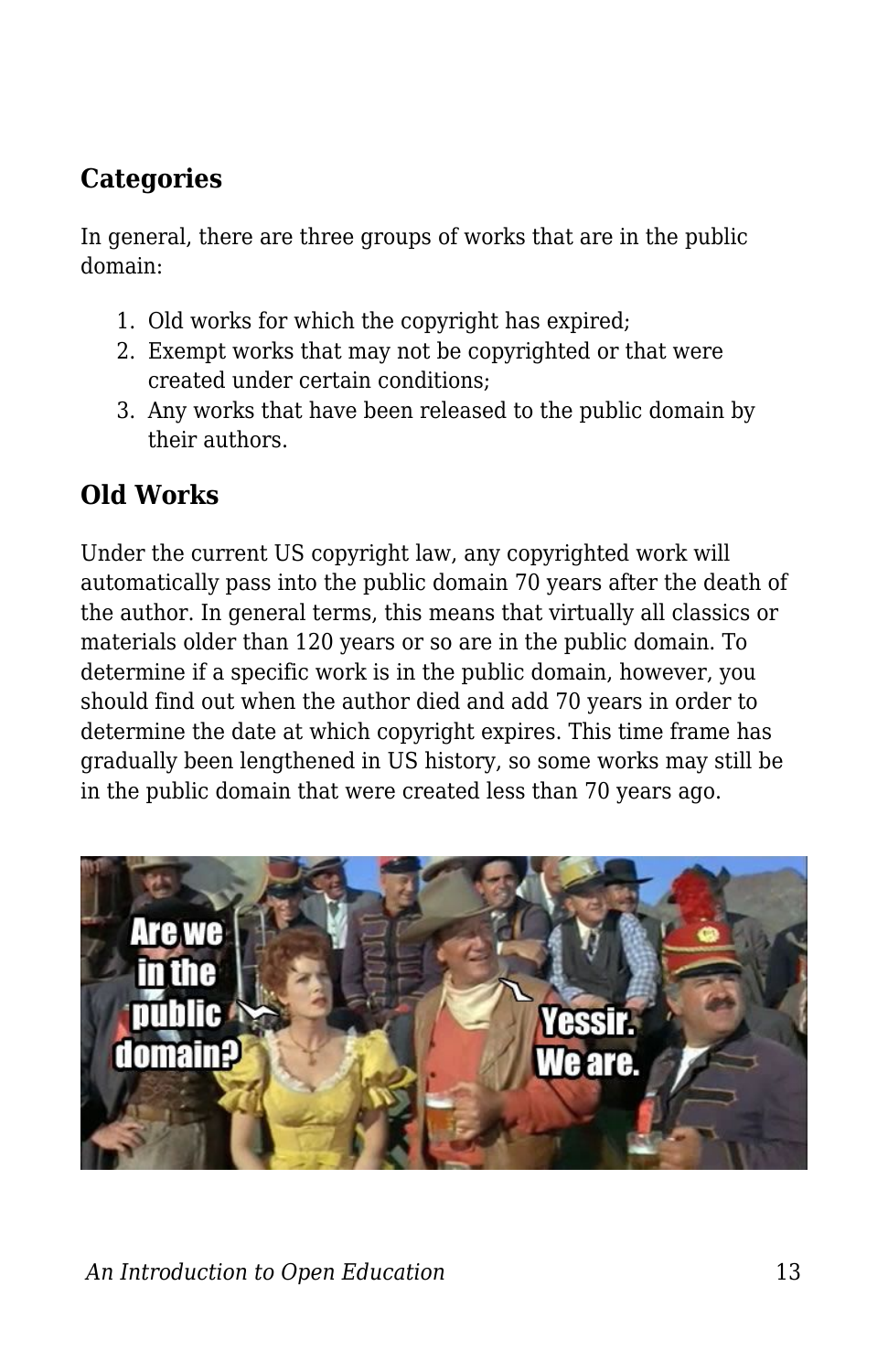For instance, the John Wayne and Maureen O'Hara movie [McLintock!](http://en.wikipedia.org/wiki/McLintock!) [passed into the public domain in 1994](http://en.wikipedia.org/wiki/McLintock!).



Examples of public domain works

## **Exempt Works**

Copyright can only be applied to specific types of works (e.g., books, movies, images) and cannot be applied to general knowledge. For this reason, you do not need to cite anyone when you state a fact (e.g., "Jupiter is a planet"). Works may also be exempt from copyright if they are created under certain conditions of employment. The most common example of this is when US federal employees create works as part of their jobs (e.g., active duty service men and women in the armed forces). Works that these individuals create (e.g., photos taken) may be placed in the public domain by virtue of their employment.

#### **Released Works**

Any author of a work may willingly choose to release that work into the public domain by simply labelling the work (e.g., "this work is in the public domain"). By doing so, the author gives anyone (e.g.,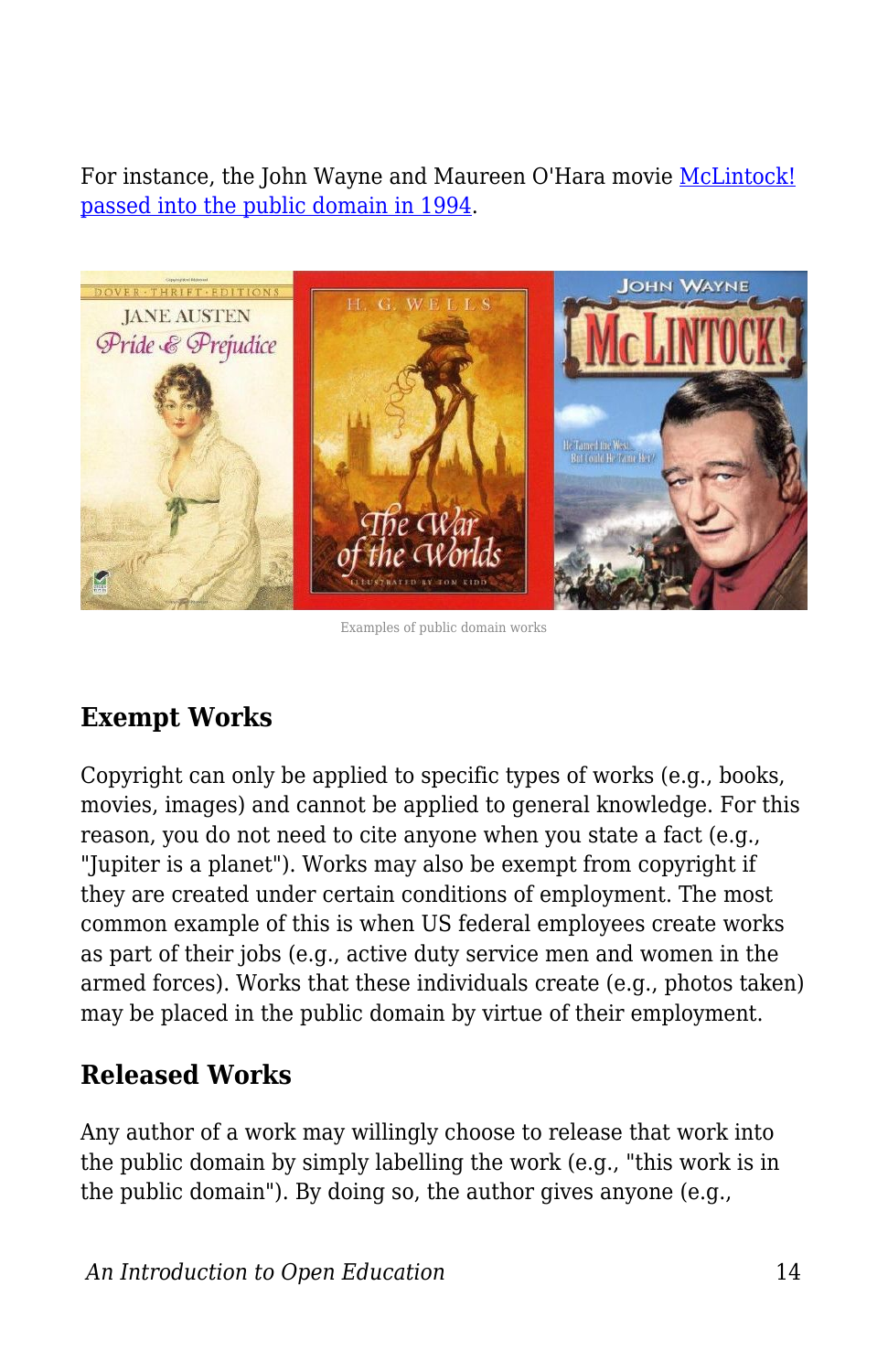individuals, corporations) the right to use their work for any purpose, without limitation or attribution.

#### **Use**



Since they are not subject to copyright protection, public domain works may be used for anything and may even be included in derivative works and may be sold. There are no restrictions on how these works may be used, so citations are not generally needed. However, if you are using public domain content in your own work, it would be helpful for others to know what parts are public domain so that they know how they might also reuse and remix your content.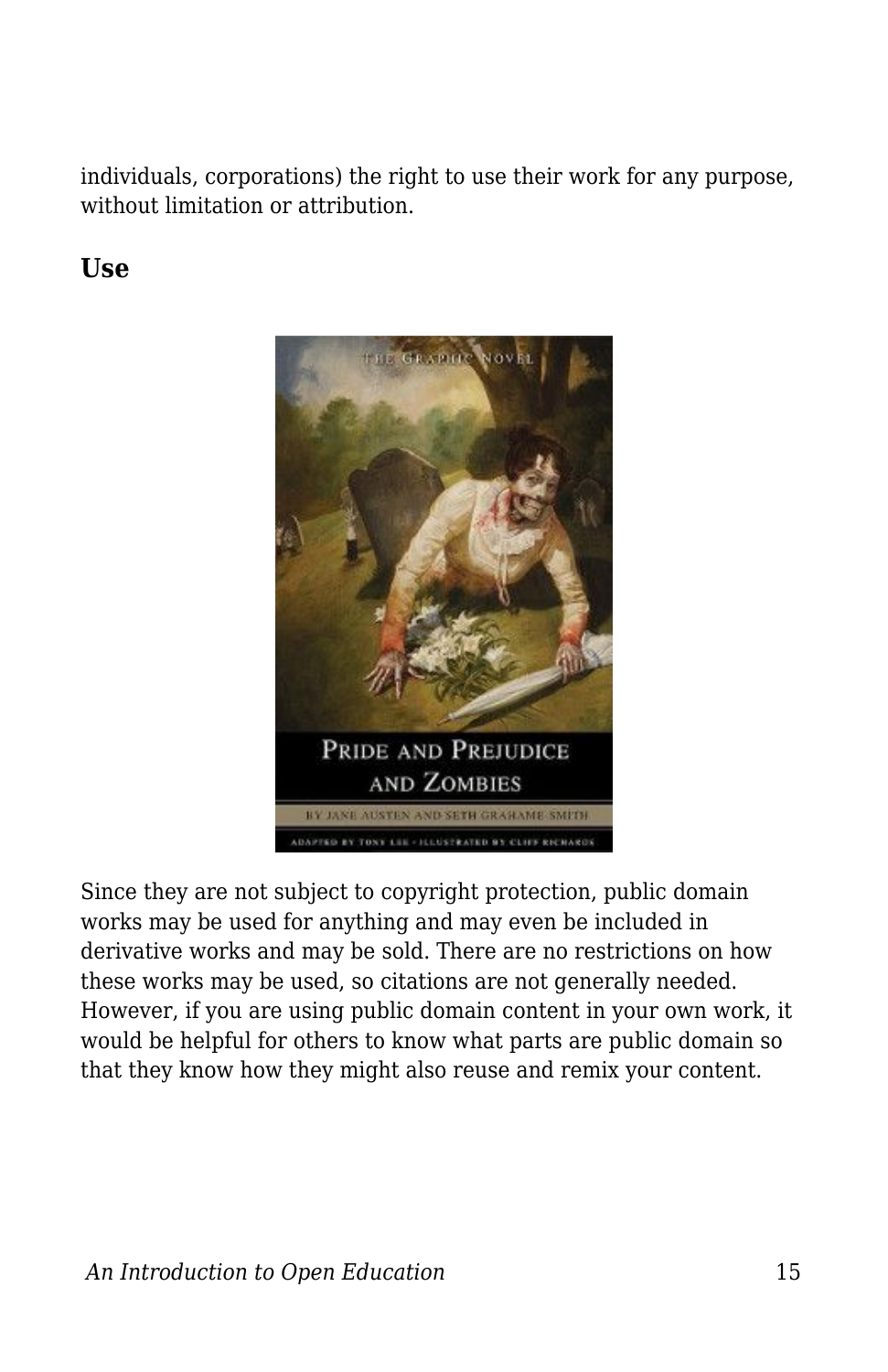## **Public Domain Repositories**

- [Project Gutenberg](http://www.gutenberg.org/)
- [Army Photos](http://www.army.mil/media/)
- [Library of Congress](http://www.loc.gov/)
- [Internet Archive](https://archive.org/)
- [U.S. Fish and Wildlife Digital Library](http://digitalmedia.fws.gov/)
- [Digital Public Library of America](http://dp.la/)

## **"Open" Resources**



[Watch on YouTube https://edtechbooks.org/-EC](https://www.youtube.com/embed/2gGA124fFgs?autoplay=1&rel=0&showinfo=0&modestbranding=1)

The terms ["open"](https://edtechbooks.org/k12handbook/glossary#open) and "free" colloquially have many meanings. "Free" generally has two that may be best understood by referring to their latin equivalents: *gratis* and *libre*. In the context of openly licensed materials or Open Educational Resources (OER), *gratis* means that content and resources are provided at no cost. *Libre* means that you are free to do what you want with these resources.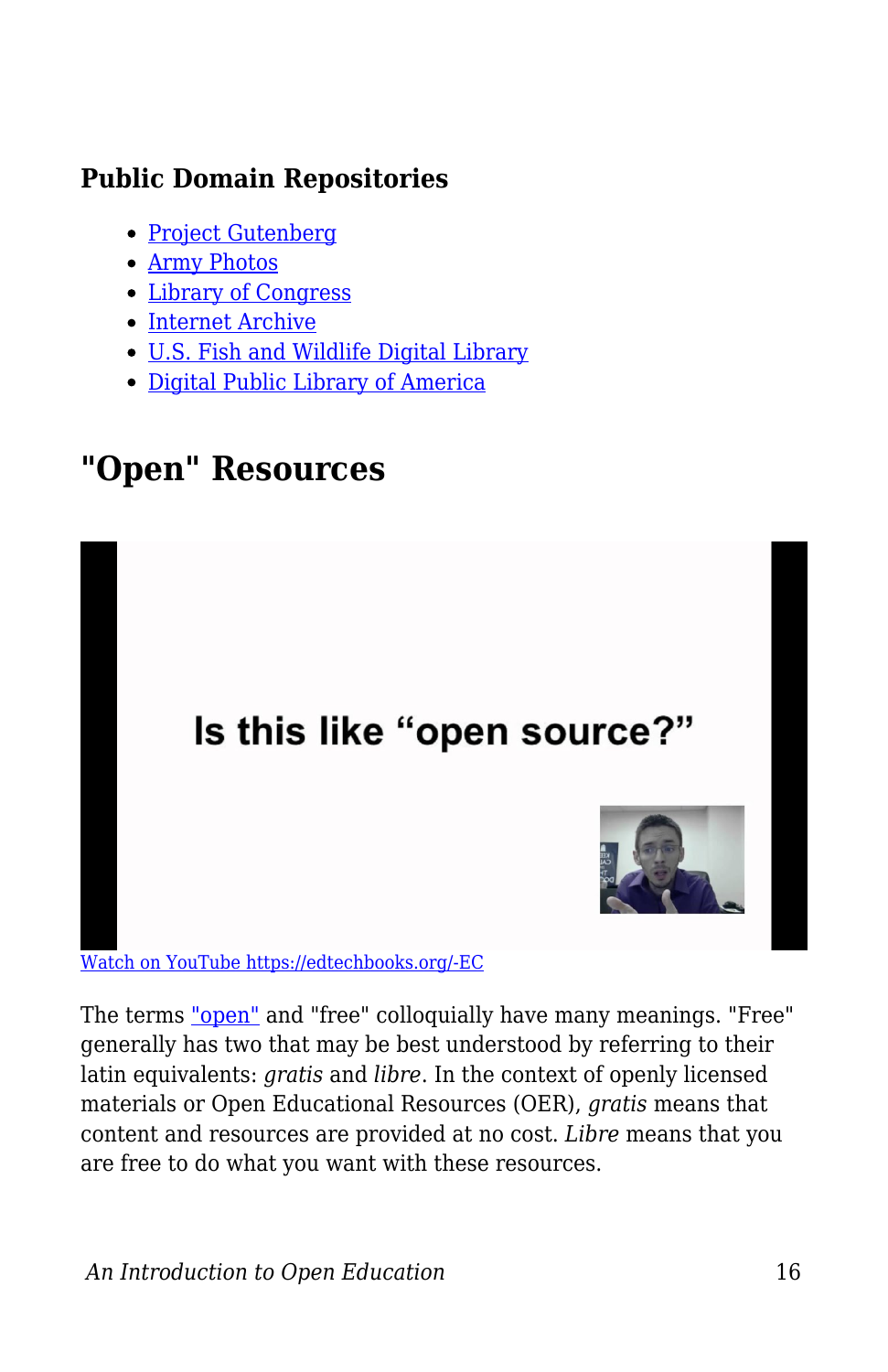As an example of this distinction, you may find a website with "free" videos or another teacher may give you a set of old textbooks for "free" (i.e. *gratis*), but you are not then able to do whatever you want with those videos and textbooks (i.e. not *libre*). Similarly, Facebook is a *gratis* service, because you do not pay a fee to use it, but it is not a *libre* service, because you have only limited access to download, delete, or control your data within Facebook. This is an important distinction, because many *gratis* resources are not *libre*, and when we talk about *openness*, we mean both *gratis* and *libre*.

That is, *Gratis + Libre = Open*.

## **The Five "R's" of Openness**

Openness may mean different things to different people, but when we refer to openness in terms of open licensing, we mean openness that gives us freedom to do the five R's:

- 1. Retain
- 2. Reuse
- 3. Redistribute
- 4. Revise
- 5. Remix

Hilton III, J., Wiley, D., Stein, J., & Johnson, A. (2010). [The four Rs of openness and ALMS analysis: frameworks](http://www.tandfonline.com/doi/abs/10.1080/02680510903482132#.VUlLRflVhBc) [for open educational resources.](http://www.tandfonline.com/doi/abs/10.1080/02680510903482132#.VUlLRflVhBc) *Open Learning, 25*(1), 37-44.

## **Open Licensing**

Sometimes authors of creative works who want to share them openly want to maintain some control over what others can do with their work. Open Licenses have arisen as a means for openly sharing content while at the same time preserving desired rights to the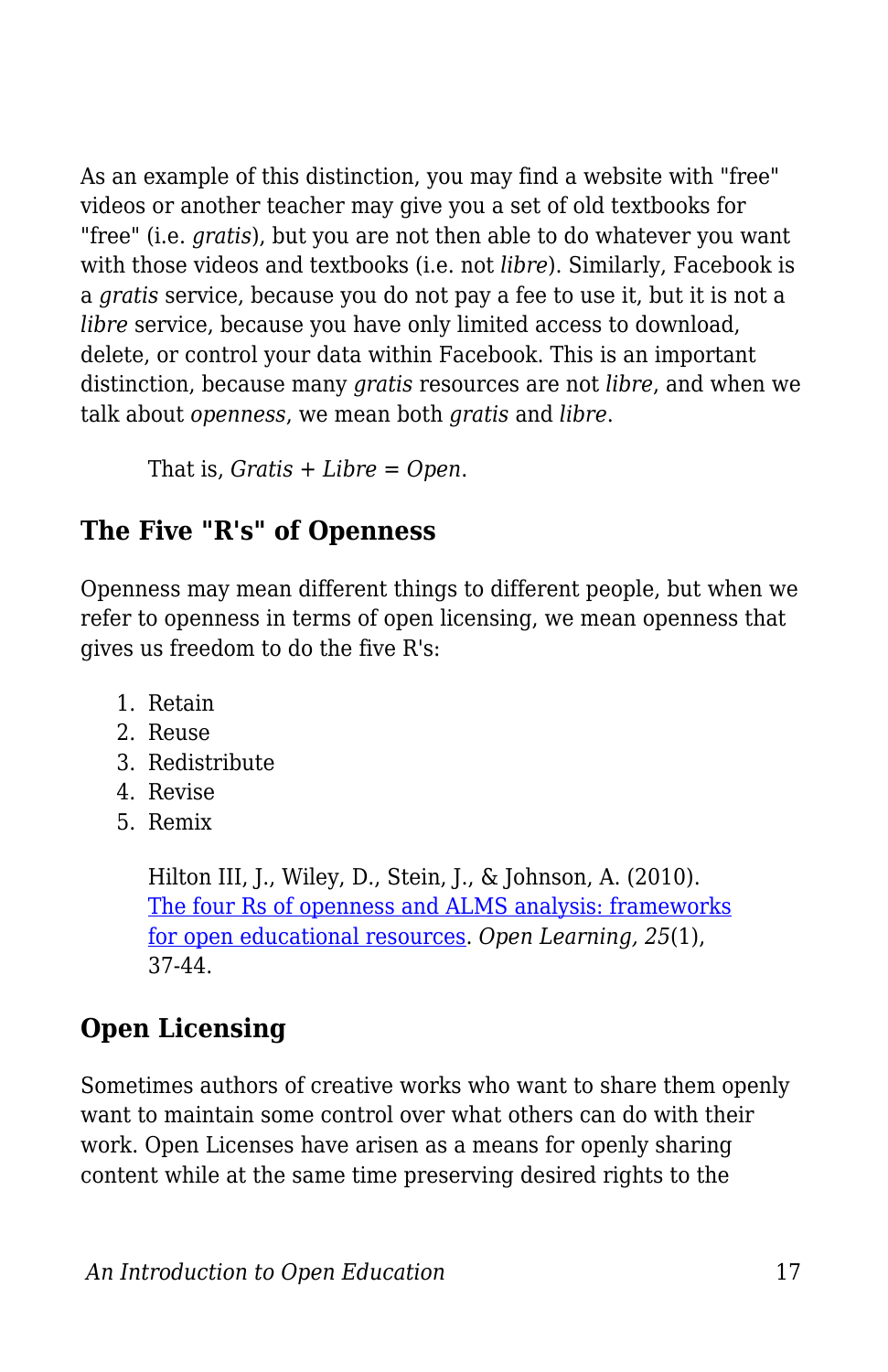#### author.

Open licenses find a nice balance between the restrictions of copyright and the unfettered freedoms of public domain, making them a good option for anyone desiring to share their work with others. Authors of creative works have the right to release those works under any license they choose (except in cases where they have signed over that right to a publisher, employer, etc.). The table below provides three examples of common open licenses.

#### **Table 1**

*Common Open Licenses*

| <b>Name</b>                                    | Image | COMMON Open Licenses<br>Links                                      |  |
|------------------------------------------------|-------|--------------------------------------------------------------------|--|
| <b>Creative Commons</b>                        | ΒY    | <b>• Creative Commons</b>                                          |  |
| <b>GNU General Public</b><br>License (GNU-GPL) |       | · GNU License<br>· Wikipedia: GNU General<br><b>Public License</b> |  |
| <b>MIT License</b>                             |       | • MIT License Template<br>· Wikipedia: MIT License                 |  |

Common Open Licenses

## **Creative Commons**



To help authors to release their works easily and in a manner that safeguards the rights that they care about, a number of template licenses have been created by [Creative Commons.](http://creativecommons.org/) Many works found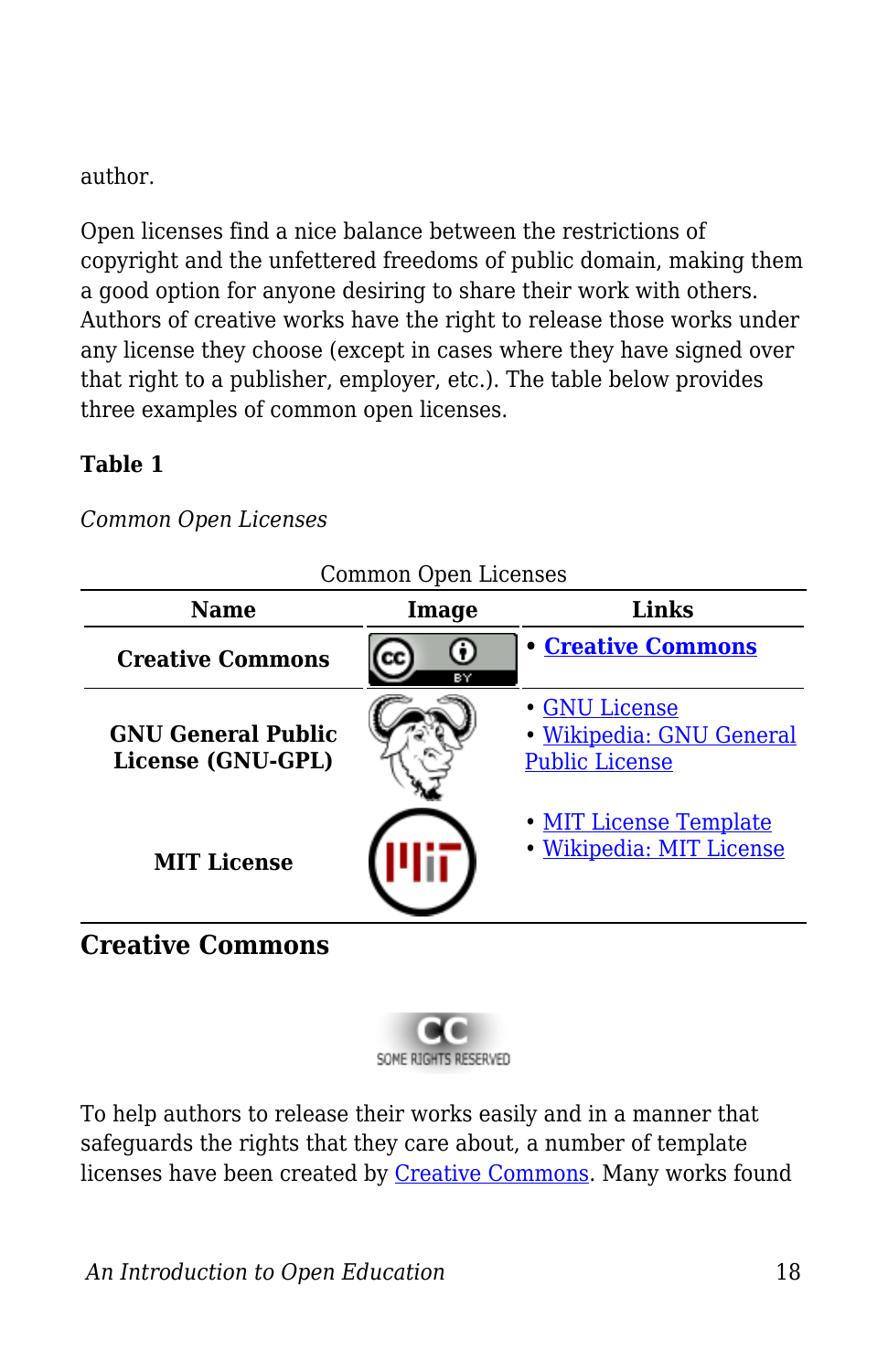on the internet are licensed under one of these types of licenses, and in general, you do not need permission to use them in your work as long as you properly attribute (cite) them and abide by any additional requirements set forth in the license.

Creative Commons licenses come in a number of varieties. Two are merely restatements of [Public Domain](https://edtechbooks.org/k12handbook/glossary#public_domain), while the rest provide the author of a work the ability to retain varying levels of control of how the work may be used. The most general Creative Commons license is the **CC BY** or **Creative Commons Attribution** license, which basically means that others are free to reuse, redistribute, revise, and remix the creation as long as they properly cite the author. More information about each license is provided in the following table.

#### **Table 2**

*Creative Commons License Brief Explanation Table*

Creative Commons License Brief Explanation Table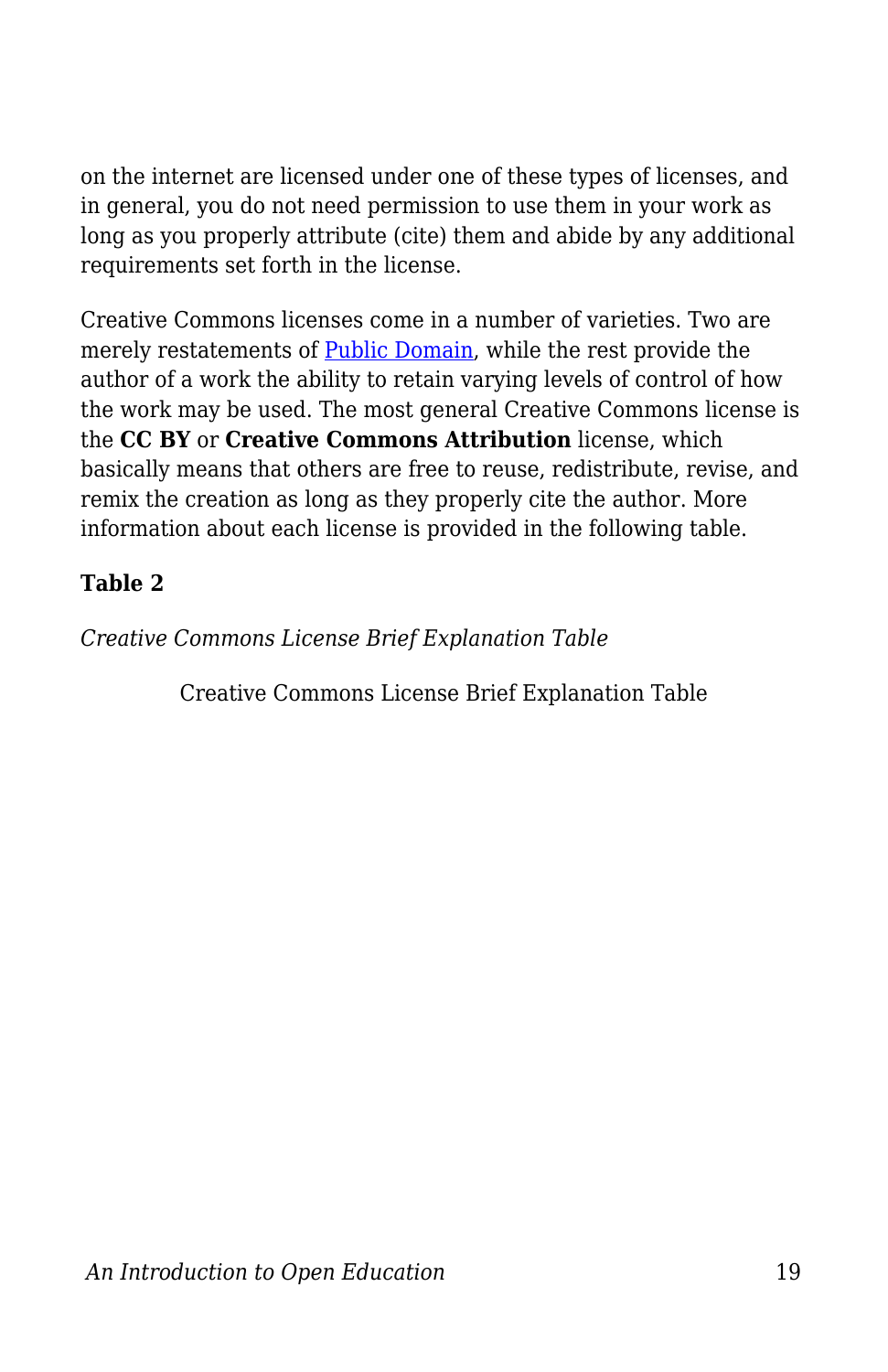| <b>License Type</b>                                                                 | Image                          | <b>Brief Explanation</b>                                                                                                                                                                                         |
|-------------------------------------------------------------------------------------|--------------------------------|------------------------------------------------------------------------------------------------------------------------------------------------------------------------------------------------------------------|
| <b>Public Domain - By Age</b>                                                       | <b>PUBLIC</b><br><b>DOMAIN</b> | These works are not subject to copyright or<br>their copyright has expired.                                                                                                                                      |
| <b>Public Domain - Released</b>                                                     | <b>PUBLIC</b><br><b>OMAIN</b>  | These works are released to the public domain<br>by their authors before the copyright has<br>expired.                                                                                                           |
| <b>Creative Commons Attribution (CC BY)</b>                                         | Ω<br>(cc<br>RY                 | Others may reuse, redistribute, revise, and<br>remix the creation as long as they cite you.                                                                                                                      |
| <b>Creative Commons Attribution-</b><br>ShareAlike (CC BY-SA)                       | ര                              | Others may reuse, redistribute, revise, and<br>remix the creation as long as they cite you and<br>share their creation under an identical license.                                                               |
| <b>Creative Commons Attribution-</b><br>NoDerivs (CC BY-ND)                         |                                | Others may reuse and redistribute the creation<br>as long as they cite you. They may not remix it<br>or revise it.                                                                                               |
| <b>Creative Commons Attribution-</b><br>NonCommercial (CC BY-NC)                    | 1 CC                           | Others may reuse, redistribute, revise, and<br>remix the creation as long as they cite you, but<br>they may not use your creation for commercial<br>purposes.                                                    |
| <b>Creative Commons Attribution-</b><br>NonCommercial-ShareAlike (CC BY-<br>$NC-SA$ |                                | Others may reuse, redistribute, revise, and<br>remix the creation as long as they cite you and<br>share their creation under an identical license.<br>They may not use your creation for commercial<br>purposes. |
| <b>Creative Commons Attribution-</b><br>NonCommercial-NoDerivs (CC BY-NC-<br>ND)    | lcc.                           | Others may reuse and redistribute the creation<br>as long as they cite you. They may not remix it,<br>revise it, or use it for commercial purposes.                                                              |

#### **Finding Resources**

In general, copyleft and creative commons licenses value open practices in that they seek to allow for works to be [reused,](http://contentdm.lib.byu.edu/cdm/ref/collection/IR/id/774) [redistributed, revised, and remixed,](http://contentdm.lib.byu.edu/cdm/ref/collection/IR/id/774) but licenses vary based upon what is required of the user to do so legally. For instance, the Creative Commons Attribution license (or [CC-BY\)](http://creativecommons.org/licenses/by/3.0/us/) requires the user of the work to give appropriate credit, to provide links to the license, and to not suggest that the original author endorses any new use of the resource.

More details on specific Creative Commons licenses are provided in the Attribution Quick Reference Guide. There are a number of libraries, search engines, and search engine settings that allow you to easily search for copyleft-licensed works. Some popular examples include: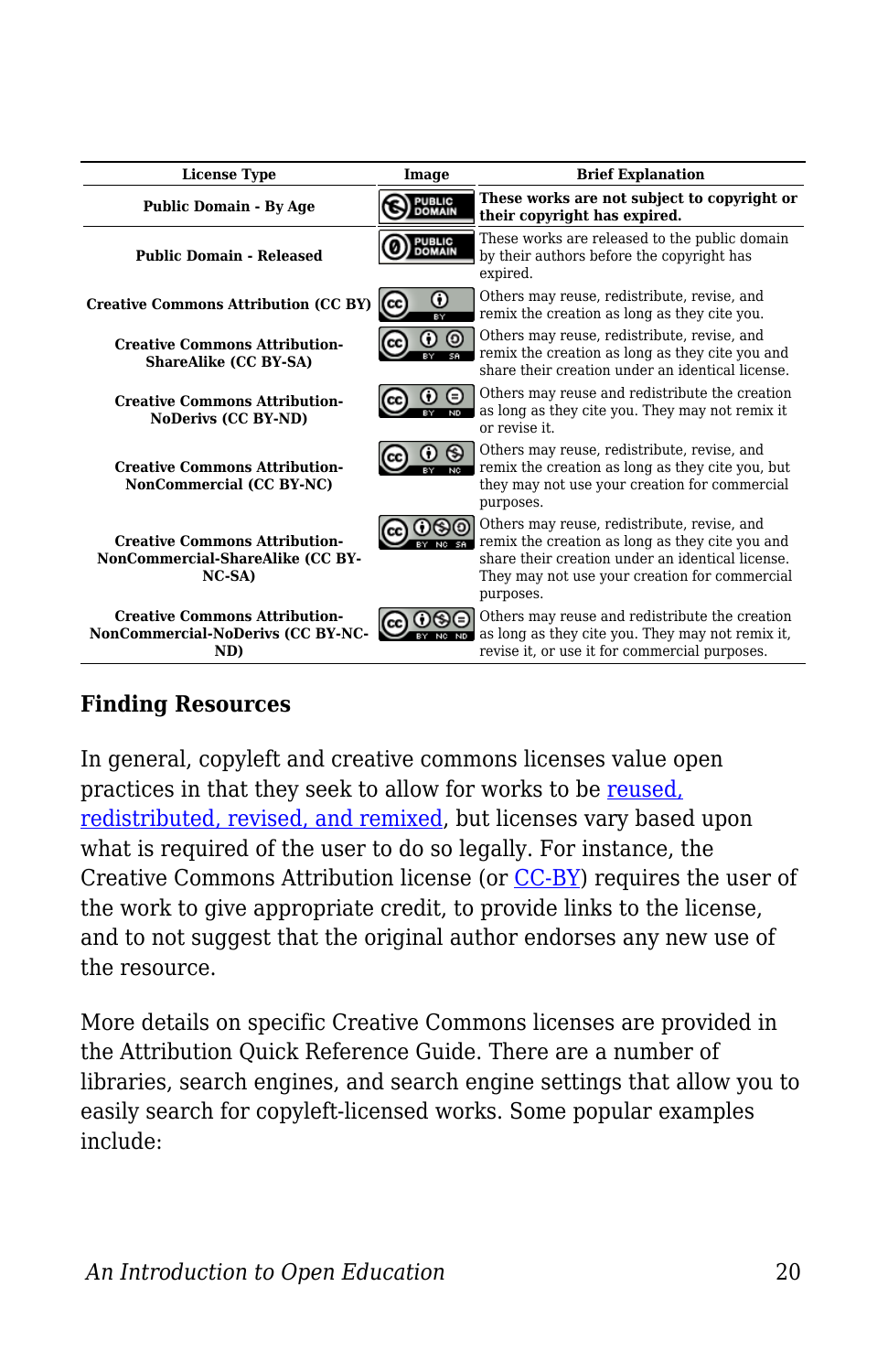- [Wikimedia Commons \[http://commons.wikimedia.org/\]](http://commons.wikimedia.org/)
- [Creative Commons Search](http://search.creativecommons.org/)
- [Flickr Creative Commons](https://edtechbooks.org/-LF)
- [Vimeo Creative Commons](https://edtechbooks.org/-sA)
- [Creative Commons Music](https://edtechbooks.org/-JJ)

If a work (e.g., picture, song, video, lesson plan, rubric) does not have a statement of copyright status attached to it, you should generally assume that it is copyrighted and should seek permission before using it.

## **Open Content Providers**

Open educational resources (OER) are made available from many different sources. This list, though not exhaustive, includes some of the more prominent providers. Explore these resources to find material that will be useful for you in your classroom, taking note of what licenses resources are released under. Watch this video to learn how to use a search engine to find openly licensed content.

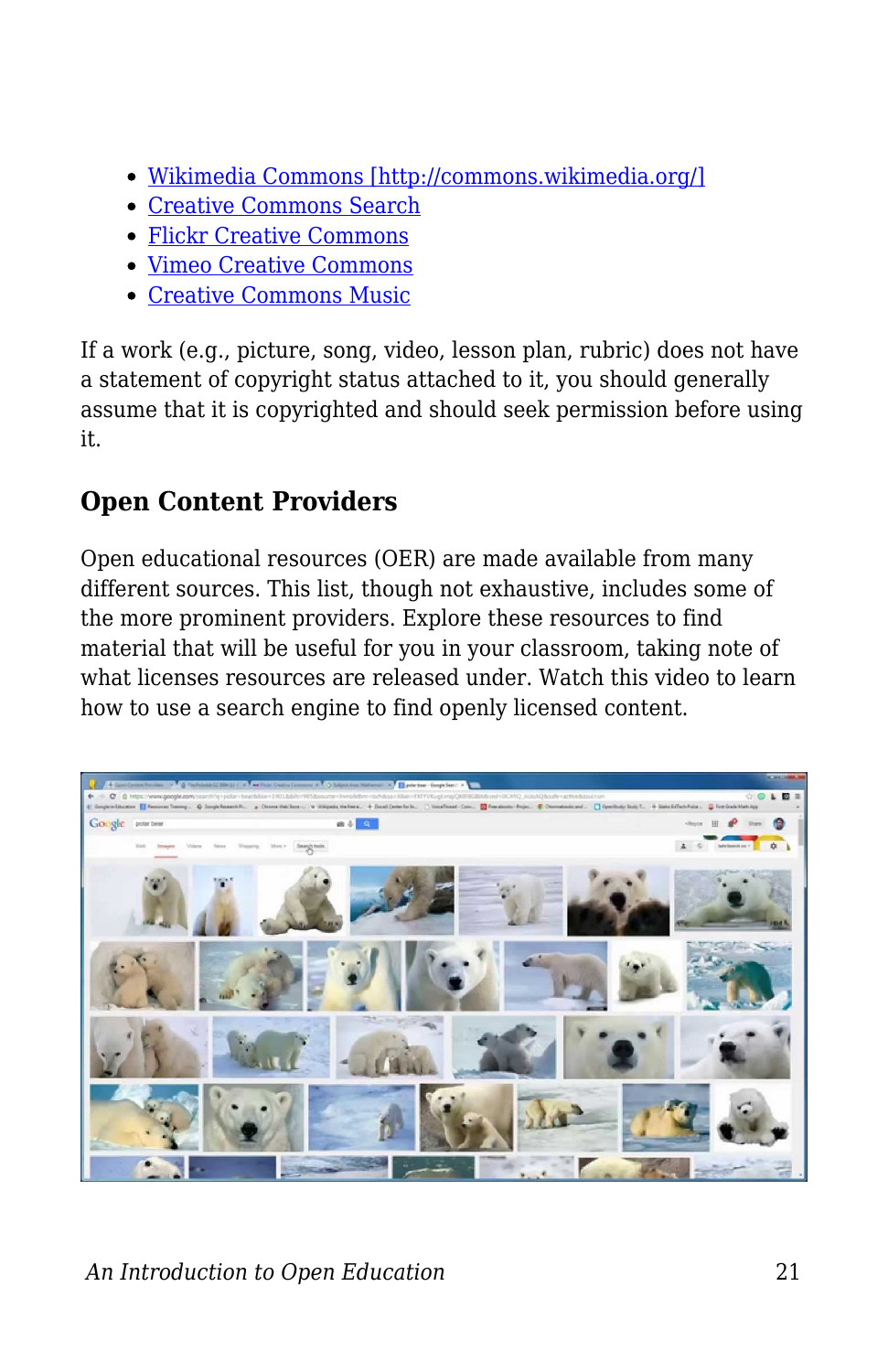#### [Watch on YouTube https://edtechbooks.org/-Iu](https://www.youtube.com/embed/vQfyDFvLHZE?autoplay=1&rel=0&showinfo=0&modestbranding=1)

#### **Open Textbooks & Curricula**

- 1. [Open Textbook Library](https://open.umn.edu/opentextbooks/)
- 2. [CK-12 \[http://www.ck12.org\]](http://www.ck12.org)
- 3. [Saylor \[http://saylor.org\]](http://saylor.org)
- 4. [Boundless \[http://boundless.com\]](http://boundless.com)
- 5. [Connexions / OpenStax Library \[http://cnx.org\]](http://cnx.org)
- 6. [Textbook Equity \[http://textbookequity.org/\]](http://textbookequity.org/)
- 7. [BC Campus \[http://open.bccampus.ca\]](http://open.bccampus.ca)
- 8. [Wiki Books \[http://en.wikibooks.org\]](http://en.wikibooks.org)
- 9. [Odell Education \[http://odelleducation.com/\]](http://odelleducation.com/)
- 10. [Cool4Ed \[http://www.cool4ed.org/\]](http://www.cool4ed.org/)
- 11. [Merlot \[https://edtechbooks.org/-GA\]](http://www.merlot.org/merlot/index.htm)

#### **Search Engines**

- 1. [OER Commons \[https://www.oercommons.org/\]](https://www.oercommons.org/)
- 2. [Creative Commons Search](http://search.creativecommons.org/)
- 3. [Google Advanced Search](https://www.google.com/advanced_search)\*
- 4. [Google Advanced Image Search\\*](http://www.google.com/advanced_image_search)
- 5. [Yahoo Image Search](http://images.search.yahoo.com)\*\*

\* Be sure to set usage rights to "free to use share or modify". \*\* Be sure to click the arrow in the top left and select "Labeled for Reuse" in the bottom left.

#### **Text Content Providers**

- 1. [Wikipedia](https://edtechbooks.org/-nW)  open encyclopedia
- 2. [Simple English Wikipedia \[http://simple.wikipedia.org\]](http://simple.wikipedia.org) simplified encyclopedia
- 3. [Project Gutenberg \[http://www.gutenberg.org\]](http://www.gutenberg.org)  public domain texts
- 4. [Wiki Source \[http://en.wikisource.org\]](http://en.wikisource.org)  source materials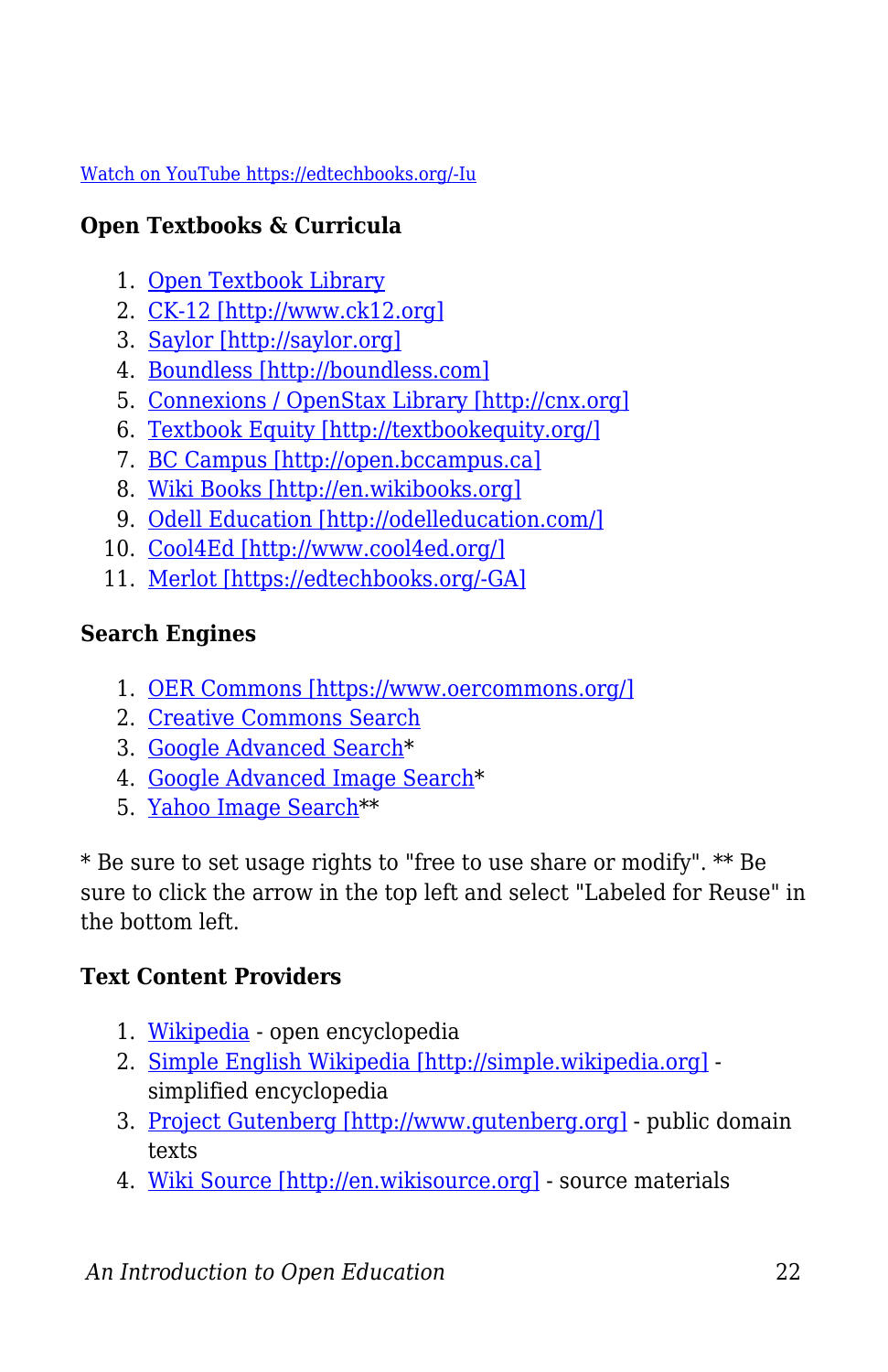5. [Wiki Quote \[http://en.wikiquote.org\]](http://en.wikiquote.org) - quotations

#### **Media Content Providers**

- 1. [Wikimedia Commons \[http://commons.wikimedia.org\]](http://commons.wikimedia.org) open media
- 2. [Digital Public Library of America \[http://dp.la/\]](http://dp.la/) public domain works
- 3. [LibriVox \[http://librivox.org\]](http://librivox.org) public domain audio books
- 4. [Photo Pin \[http://photopin.com\]](http://photopin.com)  open photos from Flickr
- 5. [Internet Archive \[https://archive.org\]](https://archive.org)  public domain works
- 6. [U.S. Army \[http://www.army.mil/media/\]](http://www.army.mil/media/)  public domain images
- 7. [Flickr](https://edtechbooks.org/-LF)  creative commons images
- 8. [Vimeo](https://edtechbooks.org/-sA)  creative commons videos
- 9. [Creative Commons Music](https://edtechbooks.org/-JJ) various creative commons music sites
- 10. [Jamendo \[http://jamendo.com\]](http://jamendo.com) creative commons music
- 11. [Animal Photos \[http://animalphotos.info\]](http://animalphotos.info) animal photos
- 12. [Library of Congress \[http://www.loc.gov/\]](http://www.loc.gov/) public domain works
- 13. [Internet Archive \[https://archive.org\]](https://archive.org)  public domain works
- 14. [U.S. Fish and Wildlife Digital Library](http://digitalmedia.fws.gov/) [\[http://digitalmedia.fws.gov/\]](http://digitalmedia.fws.gov/) - public domain works (mostly)

#### **Open Courses**

- 1. [Lumen Learning](https://edtechbooks.org/-cI)
- 2. [Wikiversity \[http://en.wikiversity.org\]](http://en.wikiversity.org)

#### **Tools**

These tools are not technically open educational resources, but they can be used to aide you in creating, remixing, and sharing open educational resources.

1. [Google Drive \[http://drive.google.com\]](http://drive.google.com) - write and create collaboratively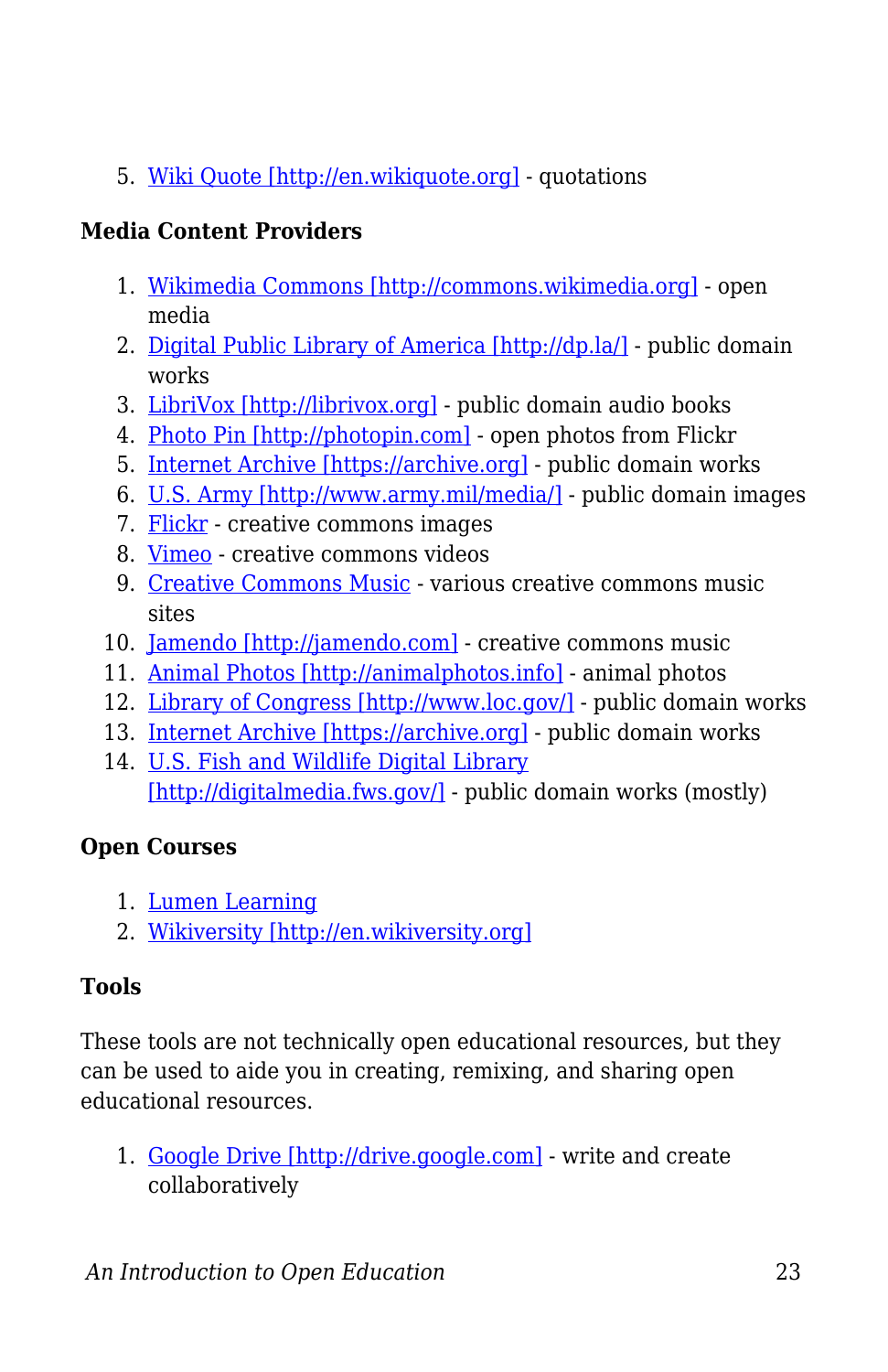- 2. [Rewordify \[http://rewordify.com\]](http://rewordify.com) simplify difficult texts
- 3. [Text Compactor \[http://textcompactor.com\]](http://textcompactor.com)  summarize texts
- 4. [Simplish \[http://www.simplish.org\]](http://www.simplish.org)  simplify and summarize texts
- 5. [Open Text Summarizer](https://edtechbooks.org/-vL)  summarizes nonfiction texts

## **Attribution**

When utilizing someone else's work in your own, you should be sure to attribute the work. In education, we generally use [formatting](http://www.apastyle.org/) [guidelines from the American Psychological Association \(APA\),](http://www.apastyle.org/) and you should cite works according to these guidelines if required for a research paper or publication. However, in most situations, a simpler citation that includes the work's title, author, license, and url will be appropriate. All work licensed under an open license will generally require you to properly attribute (cite) the resource in order to use it in your own work. **Failure to properly cite one of these works if it is used in your own work is a violation of copyright.** At minimum, you should attribute such works with the following information:

## **Attribution Items**

#### **Title**

What is the title of the work (e.g., name of article, picture, or song)?

#### **Author**

Who created the work?

#### **Source**

Where did you find the work (e.g., url)?

#### **License**

What license is the work shared under (e.g., CC BY)?

As possible, you should also cite these works in such a way that it is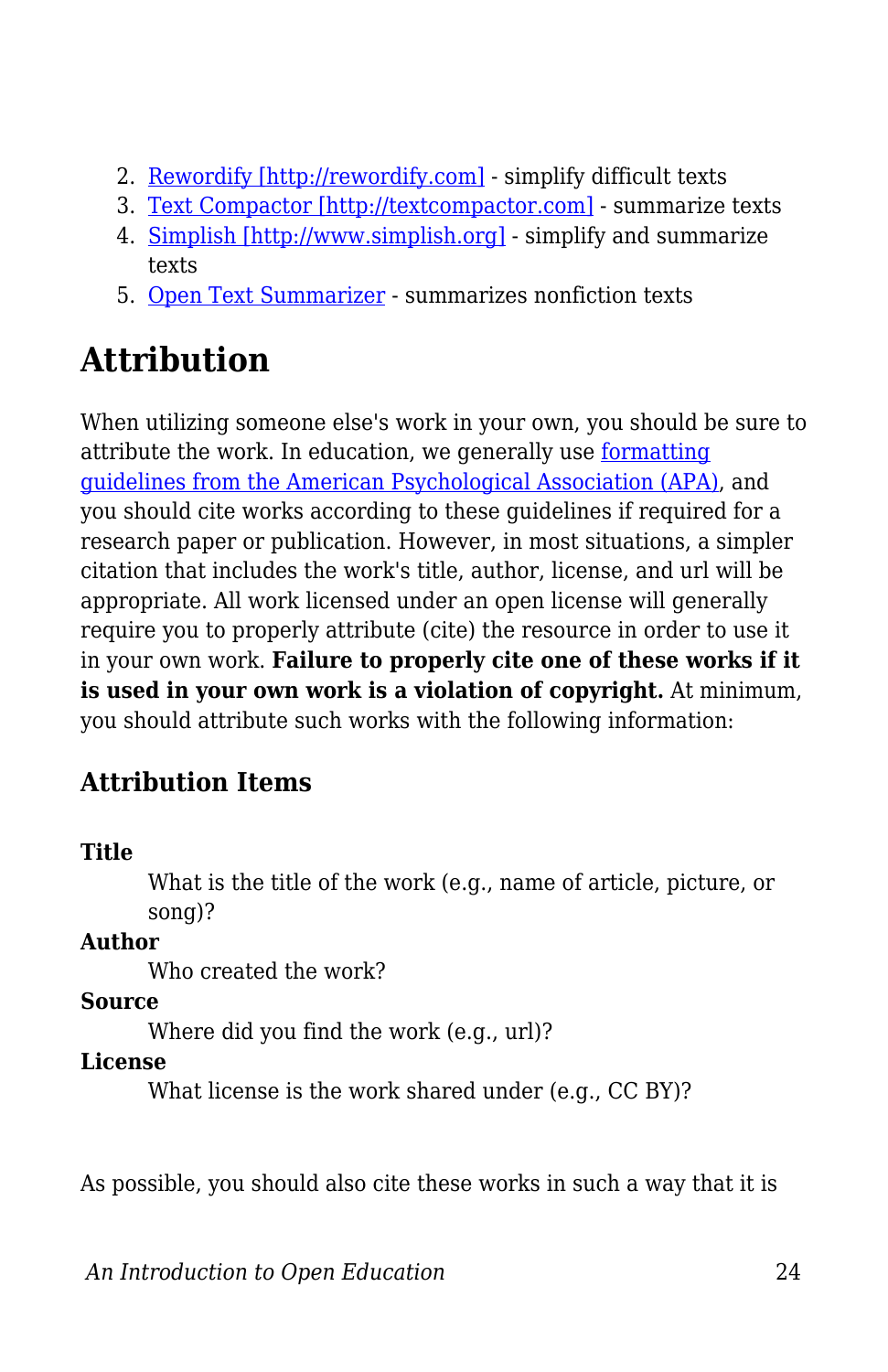clear to which portions of content the attribution refers and so that the attribution is prominent. For instance, if you include a Creative Commons image in a book you are writing, the attribution should be included as a caption under the image. When such attribution is not possible, including attributions in a works cited page is acceptable if it is clear to which content each reference belongs (e.g., providing page numbers).

## **Common Questions**

If there is no author mentioned, how do I cite the resource?

Use the author of the website. If the website does not have a mentioned author, use the name of the website (e.g., "CK-12"). What if there is no copyleft license or notice of public domain mentioned?

Remember, just because no copyright symbol is present does not mean that the work is open (e.g., not every page of a Harry Potter book has a copyright symbol on it, but it is still copyrighted). Since everything is automatically copyrighted, you should generally assume that all work is copyrighted and should not treat it as an open resource without further investigation.

May I use a copyrighted work if I properly cite the author? This depends on what you are using it for (see the discussion of fair use), but generally, you must have written permission to use it in any significant way.

If something is marked as released under Creative Commons, but there is no specific license identified, which should I use?

You should probably either use the most restrictive license (CC BY-NC-ND) or the most common license (CC BY). Use your best judgment.

Can I modify or revise an openly licensed work?

This depends on the license. In most cases, yes, but you may need to release your new work under the same license. The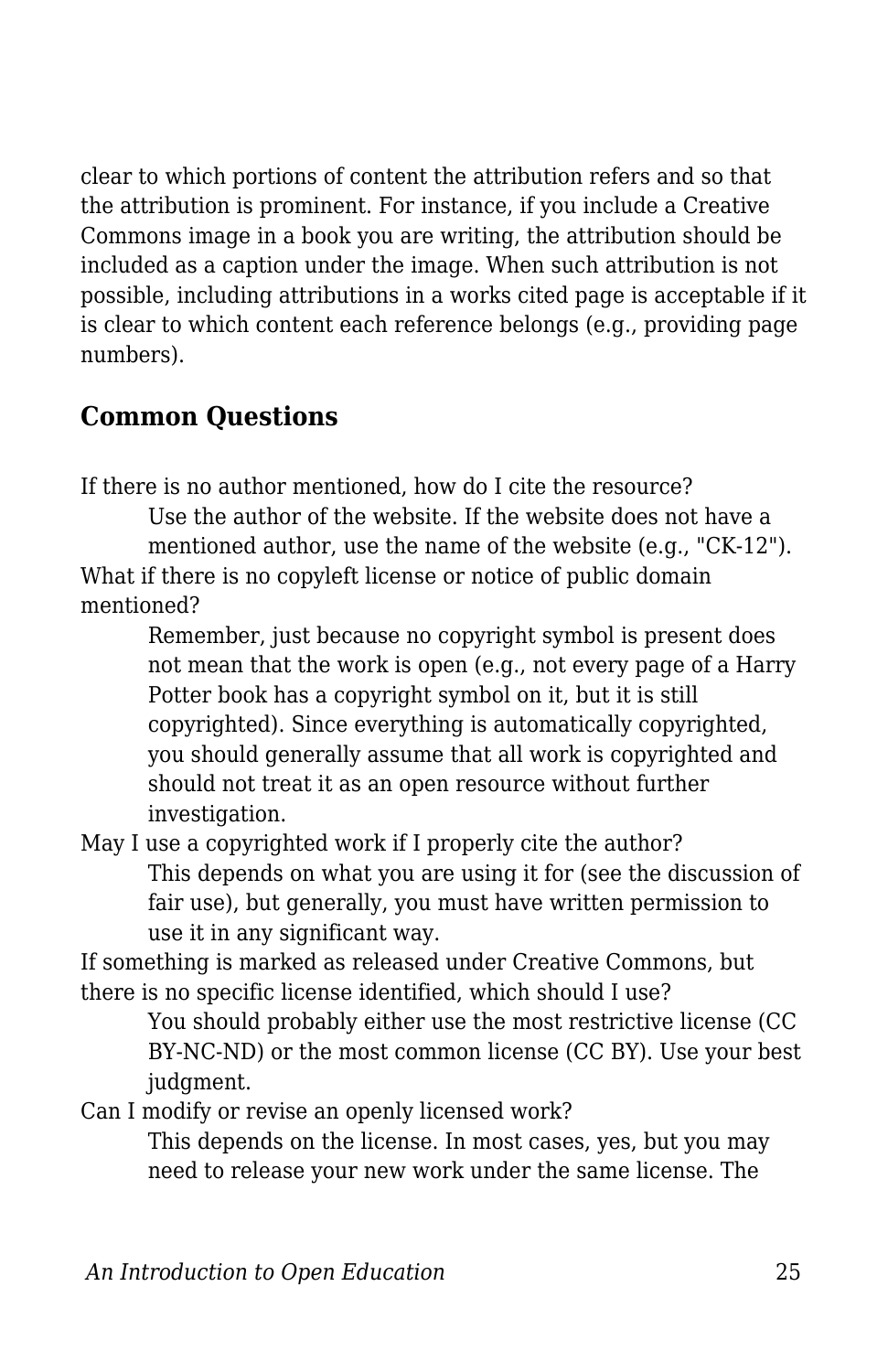primary times when you cannot do this would be when the license prohibits derivative works (e.g., any CC BY-ND and CC BY-NC-ND).

Can I use *Royalty Free* work?

This is tricky. Royalty Free does not generally mean free as in *libre* (*i.e.* free to use for whatever). Rather, it typically means that you can use a work in a very specific way (e.g., print an image up to ten times) that will vary based upon the provider. So, *royalty free* is essentially just another way of saying *copyrighted*, but the material might be able to be used in some very limited manner without paying a fee.

If something is copyrighted, does that mean I cannot ever use it? You *can* use it *if* you have the *copyright holder's permission*. You can always contact the owner and ask her/him if you can use it. Open resources are handy, simply because they make it easier for you to use materials without asking permission every time you want to use something.

## **Sharing Your Work**

As the author of a creative work, you can release your it under an open license or into the public domain. All you need to do is place the Creative Commons license on your work or state that the work is in the public domain, and this allows others to know how they can use it. For example, by simply placing "CC BY 3.0" below a picture, you give anyone the right to use it for any purpose as long as they attribute you as the author.

## **Public Domain or an Open License?**

As the author of a creative work, you should consider the benefits of different ways of sharing your content. In short, if you don't care how it's used but just want others to be free to use it, release it into the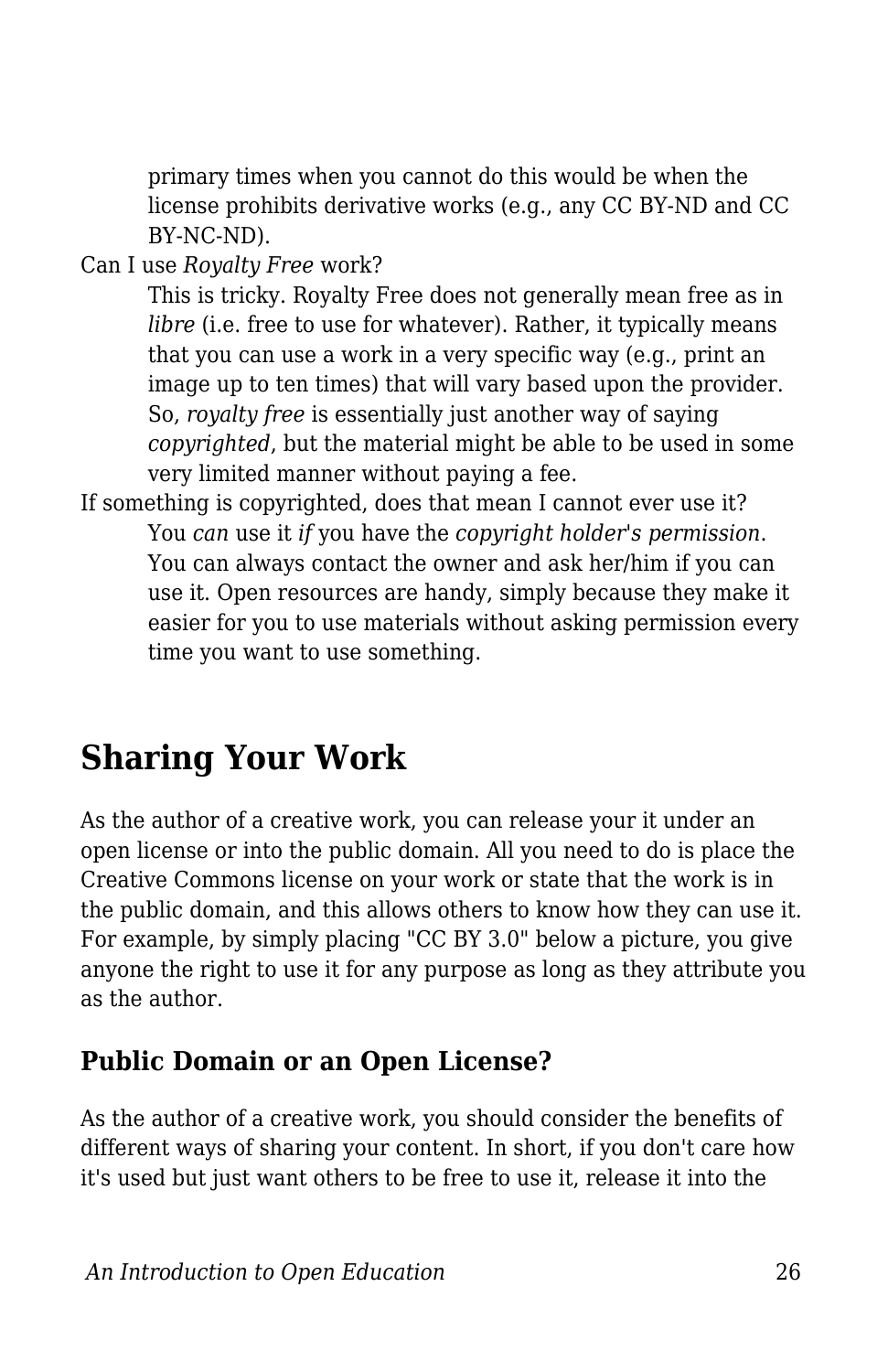public domain. If you want to receive credit (be cited) when others use it, use CC BY 3.0. For a more detailed walkthrough of how you should release your content, follow the steps provided in the table below.

#### **Table 3**

Workflow for Choosing a License

| <b>Step</b> | <b>Question</b>                                                                                            | Yes                        | No              |
|-------------|------------------------------------------------------------------------------------------------------------|----------------------------|-----------------|
|             | Do you want to allow anyone<br>anywhere to use the work<br>however they want without<br>giving you credit? | <b>Public Domain Go to</b> | Step 2          |
|             | Do you want to make sure that<br>anyone who uses your work also<br>shares their work in the same<br>way?   | Go to Step 3               | Go to Step<br>4 |
| З           | Do you want to prevent others<br>from profiting from your work?                                            | CC BY-NC-SA CC BY-SA       |                 |
| 4           | Do you want to prevent people<br>from changing your work?                                                  | Go to Step 5               | CC BY           |
| 5           | Do you want to prevent others<br>from profiting from your work?                                            | CC BY-NC-ND CC BY-         |                 |

More details about the Creative Commons licenses may be found on the [Creative Commons website](https://creativecommons.org/).

## **Example Statements**

Releasing your work under an open license is easy. Just place a statement somewhere on your work that states what license you are releasing it under. The Creative Commons site provides a wizard to create a statement and image for you, or here are a few more examples: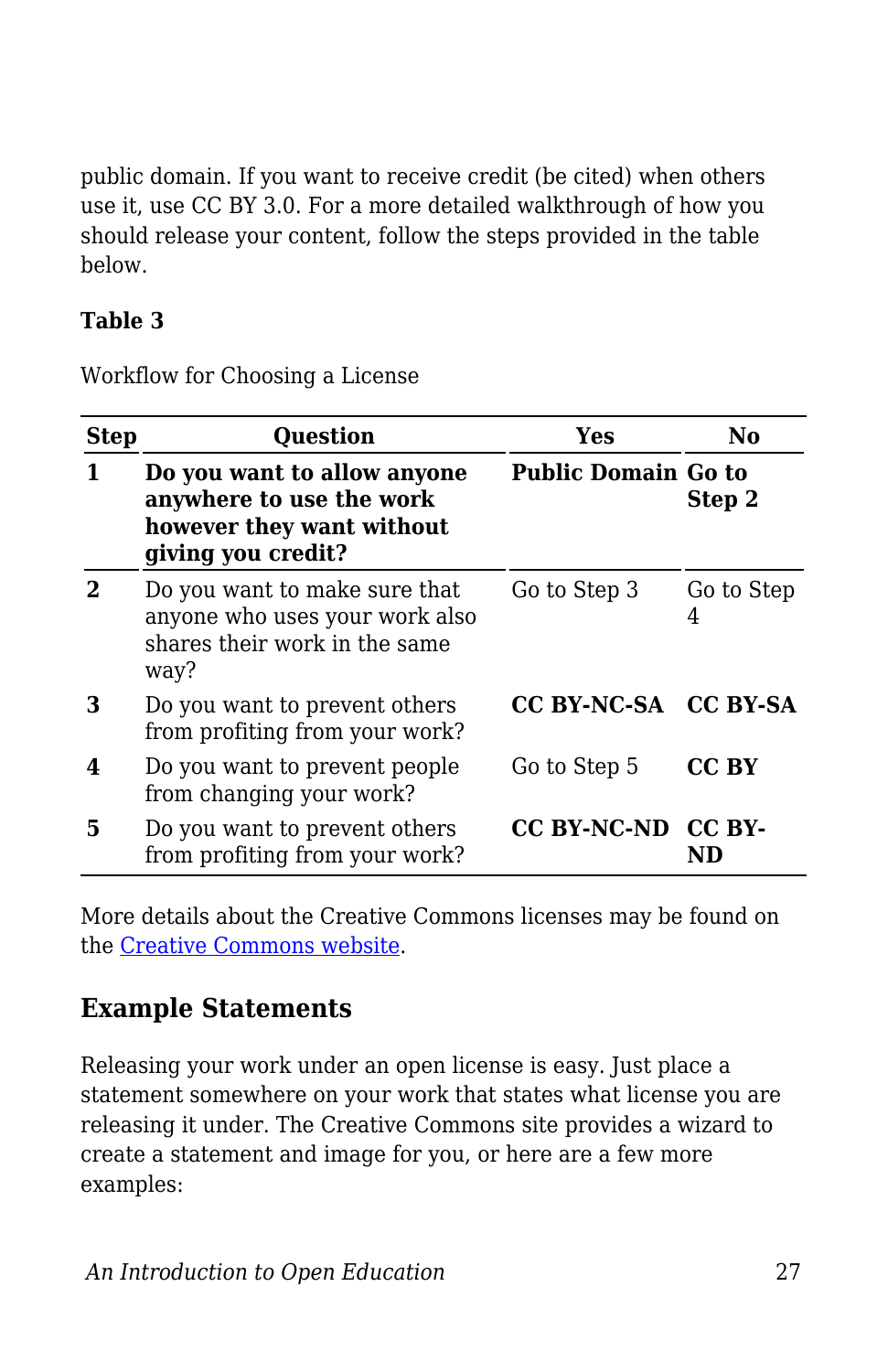- This work is released under a CC BY 3.0 open license by [Your Name Here].
- This work is released into the public domain.

## **Conclusion**

This chapter has provided an overview of copyright, public domain, fair use, and open licenses. With this knowledge, teachers should feel sufficiently knowledgeable to use copyright-restricted resources in a legal manner. They should also be able to find and use public domain and openly licensed resources, to properly cite them, and to release their own creations openly.